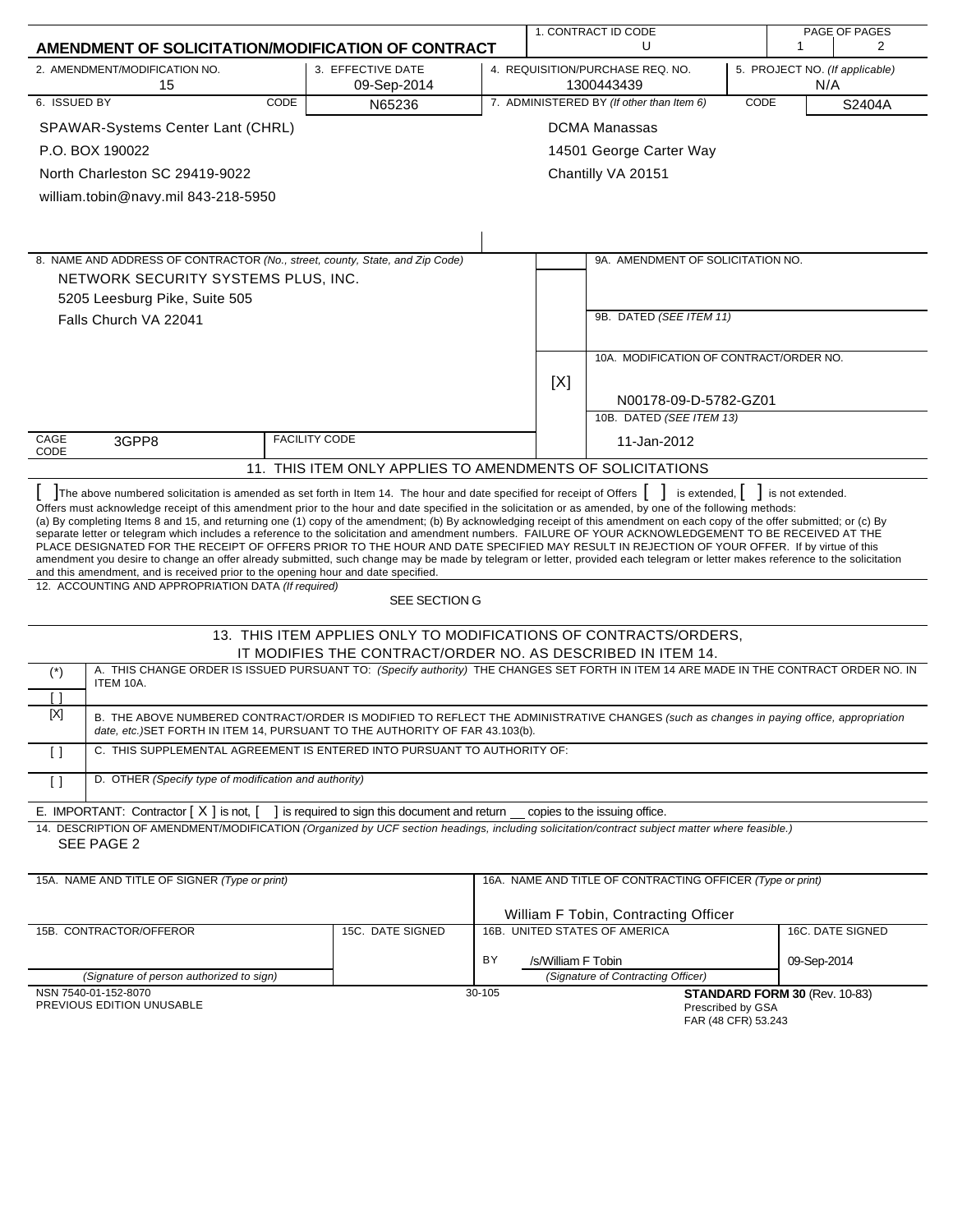| l CON <sup>-</sup><br>'TRACT NO. | ORDER NO.<br>IVERY<br>DELI | AMENDMENT/MODIFICATION NO. | <b>PAGE</b> | ' FINAL |
|----------------------------------|----------------------------|----------------------------|-------------|---------|
| N00178-09-D-:<br>5782            | GZ01                       |                            | 2 of 2      |         |

### **GENERAL INFORMATION**

The purpose of this modification is to exercise option CLINS 4004 and 6004 ... Accordingly, said Task Order is modified as follows: A conformed copy of this Task Order is attached to this modification for informational purposes only.

The Line of Accounting information is hereby changed as follows:

The total amount of funds obligated to the task is hereby increased from \$6,000,060.33 by \$645,117.74 to \$6,645,178.07.

| <b>CLIN/SLIN</b> | Type Of Fund | From $(\$)$ | By()       | To $($ math) |
|------------------|--------------|-------------|------------|--------------|
| 400401           | O&MN,N       | 0.00        | 146,506.30 | 146,506.30   |
| 400402           | O&MN,N       | 0.00        | 326,566.16 | 326,566.16   |
| 400403           | O&MN,N       | 0.00        | 170,045.28 | 170,045.28   |
| 600401           | O&MN,N       | 0.00        | 2,000.00   | 2,000.00     |

The total value of the order is hereby increased from \$24,459,081.00 by \$8,505,357.00 to \$32,964,438.00.

| <b>CLIN/SLIN</b> | From $(\$)$ | By()         | To $($ )     |
|------------------|-------------|--------------|--------------|
| 4004             | 0.00        | 8,191,887.00 | 8,191,887.00 |
| 6004             | $0.00\,$    | 313,470.00   | 313,470.00   |

The Period of Performance of the following line items is hereby changed as follows:

CLIN/SLIN From To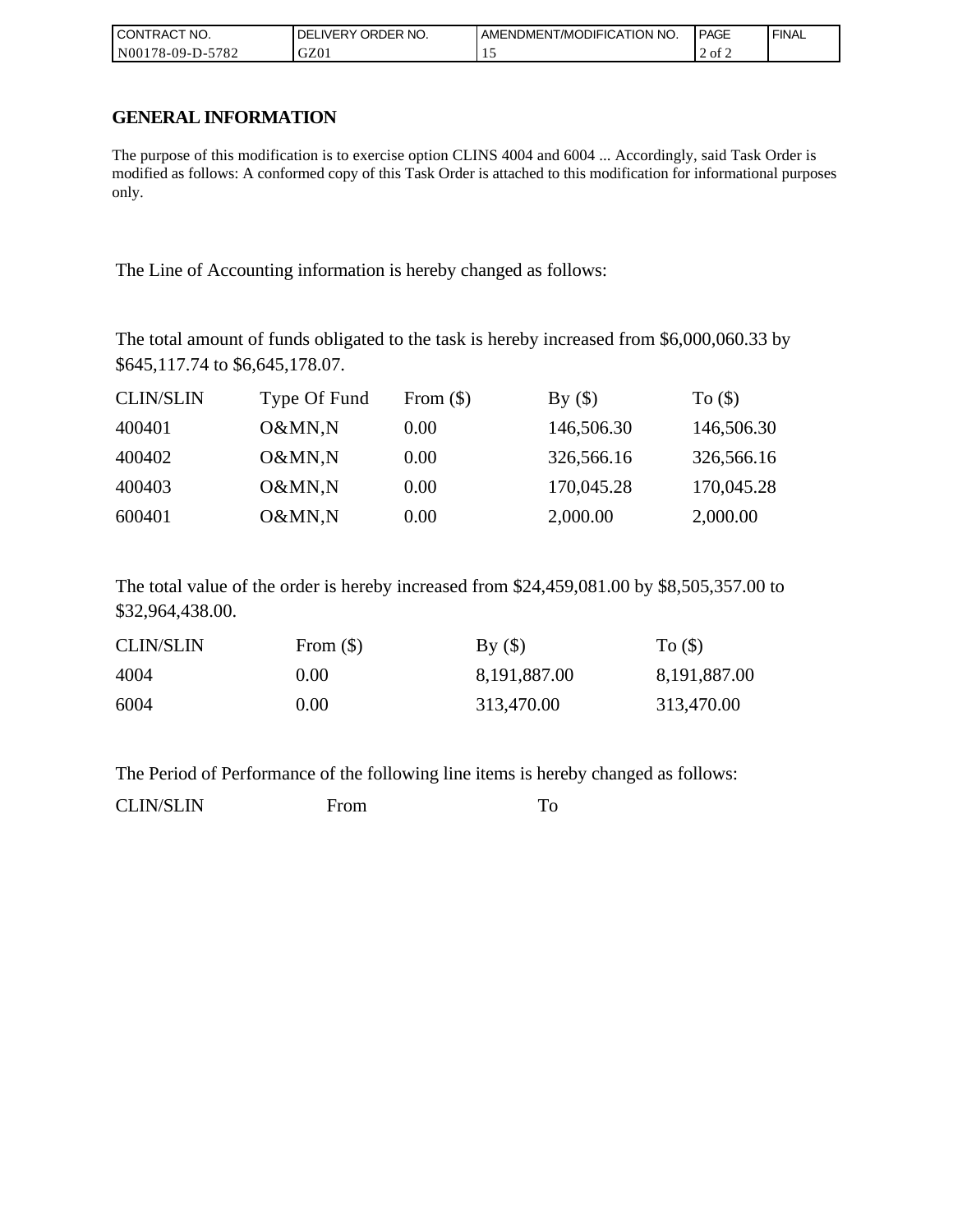| TRACT NO.<br>LCON <sup>-</sup>                          | ORDER NO.<br><b>IVERY</b><br>DF | ODIFICATION NO.<br>AMEND<br>')M⊢N .<br>7MC | PAGE      | <b>FINAL</b> |
|---------------------------------------------------------|---------------------------------|--------------------------------------------|-----------|--------------|
| 5700<br>N00<br>$.8 - 09 - \Gamma$<br>--<br>$'$ 0 $\sim$ | GZ0                             | . .                                        | ΟĪ<br>ے ر |              |

# **SECTION B SUPPLIES OR SERVICES AND PRICES**

```
For Cost Type Items:
```

|      |     | CONTRACT NO.<br>N00178-09-D-5782                           | DELIVERY ORDER NO.<br>GZ01 |          | AMENDMENT/MODIFICATION NO.<br>15              |           | <b>PAGE</b><br>FIN<br>1 of 32 |
|------|-----|------------------------------------------------------------|----------------------------|----------|-----------------------------------------------|-----------|-------------------------------|
|      |     | <b>SECTION B SUPPLIES OR SERVICES AND PRICES</b>           |                            |          |                                               |           |                               |
|      |     | CLIN - SUPPLIES OR SERVICES                                |                            |          |                                               |           |                               |
|      |     | For Cost Type Items:                                       |                            |          |                                               |           |                               |
| Item | PSC | Supplies/Services                                          |                            |          | Qty Unit Est. Cost                            | Fixed Fee | <b>CPFF</b>                   |
| 4001 |     | R425 IA Support (Fund Type - TBD)                          |                            | $1.0$ lo | $$7,328,169.00$ $$319,542.00$ $$7,647,711.00$ |           |                               |
|      |     | 400101 R425 ACRN:AA PR 1300239279 (Fund Type -<br>OTHER)   |                            |          |                                               |           |                               |
|      |     | 400102 R425 ACRN:AB PR 1300286595 (Fund Type -<br>OTHER)   |                            |          |                                               |           |                               |
| 4002 |     | R425 IA Support (Fund Type - TBD)                          |                            | 1.0 LO   | $$7,498,166.00$ $$366,636.00$ $$7,864,802.00$ |           |                               |
|      |     | 400201 R425 ACRN: AC PR: 1300298860 (Fund Type -<br>OTHER) |                            |          |                                               |           |                               |
|      |     | 400202 R425 ACRN: AF PR: 1300319971 (Fund Type -<br>OTHER) |                            |          |                                               |           |                               |
|      |     | 400203 R425 ACRN: AE PR: 1300332147 (Fund Type -<br>OTHER) |                            |          |                                               |           |                               |
|      |     | 400204 R425 ACRN: AG PR: 1300354996 (Fund Type -<br>OTHER) |                            |          |                                               |           |                               |
|      |     | 400205 R425 ACRN: AH PR: 1300354996 (Fund Type -<br>OTHER) |                            |          |                                               |           |                               |
| 4003 |     | R425 IA Support (Fund Type - TBD)                          |                            | $1.0$ lo | $$7,672,265.00$ $$333,893.00$ $$8,006,158.00$ |           |                               |
|      |     | 400301 R425 ACRN: AJ PR: 1300373150 (Fund Type -<br>OTHER) |                            |          |                                               |           |                               |
|      |     | 400302 R425 ACRN: AK PR: 1300373150 (Fund Type -<br>OTHER) |                            |          |                                               |           |                               |
|      |     | 400303 R425 ACRN: AJ PR: 1300373150 (Fund Type -<br>OTHER) |                            |          |                                               |           |                               |
|      |     | 400304 R425 ACRN: AM PR: 1300394554 (Fund Type -<br>OTHER) |                            |          |                                               |           |                               |
|      |     | 400305 R425 ACRN AN PR 1300415544 (O&MN, N)                |                            |          |                                               |           |                               |
|      |     | 400306 R425 ACRN AP PR 1300436371 (O&MN, N)                |                            |          |                                               |           |                               |
|      |     | 400307 R425 ACRN AQ PR 1300436371 (O&MN, N)                |                            |          |                                               |           |                               |
| 4004 |     | R425 IA Support (Fund Type - TBD)                          |                            | $1.0$ lo | $$7,850,571.00$ $$341,316.00$ $$8,191,887.00$ |           |                               |
|      |     | 400401 R425 ACRN AR PR1300443439 (O&MN, N)                 |                            |          |                                               |           |                               |
|      |     | 400402 R425 ACRN AS PR1300443439 (O&MN, N)                 |                            |          |                                               |           |                               |
|      |     | 400403 R425 ACRN AT PR1300443439 (O&MN, N)                 |                            |          |                                               |           |                               |
| 4005 |     | R425 IA Support (Fund Type - TBD)                          |                            | $1.0$ lo | $$8,033,188.00$ $$348,911.00$ $$8,382,099.00$ |           |                               |
|      |     | Option                                                     |                            |          |                                               |           |                               |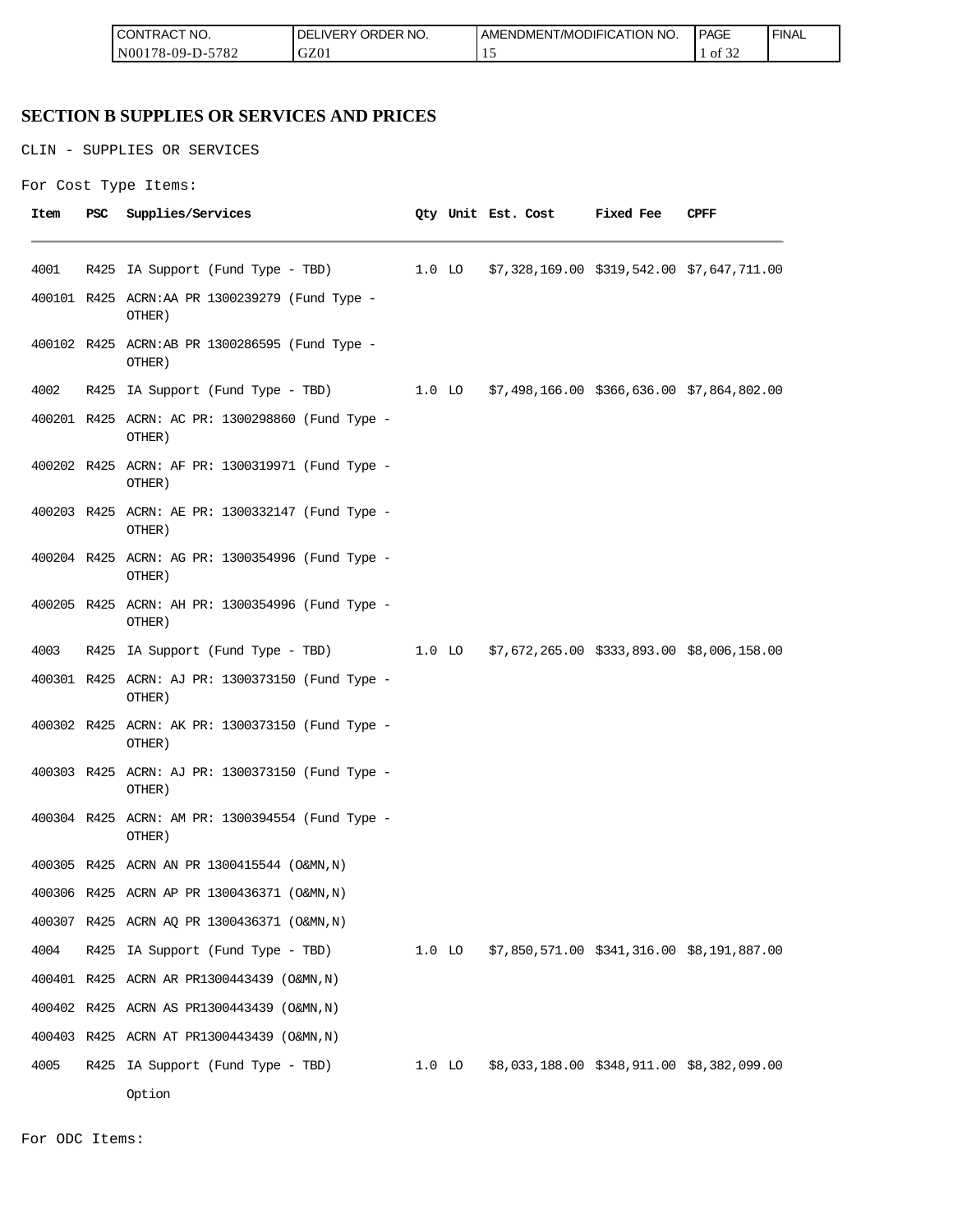| CT NO.<br>CON<br><b>TRAC</b>                                                              | ORDER NO.<br>DE<br><b>NERY</b> | NO.<br>ATION<br>AMENDMENT/MODIFICAT | <b>PAGE</b>           | ' FINAL |
|-------------------------------------------------------------------------------------------|--------------------------------|-------------------------------------|-----------------------|---------|
| 5700<br>N <sub>001</sub><br>$178 - 09 - L$<br>$\overline{\phantom{a}}$<br>ے ہ<br>$-$<br>◡ | $\sim$<br>UZUI                 | . .                                 | $\sim$<br>2 of<br>ے ر |         |

| Item   | <b>PSC</b> | Supplies/Services                           | 0ty | Unit | Est. Cost    |
|--------|------------|---------------------------------------------|-----|------|--------------|
| 6001   | R425       | IA Support (Fund Type - TBD)                | 1.0 | LO   | \$313,470.00 |
| 600101 | R425       | ACRN: AB PR 1300286595 (Fund Type - OTHER)  |     |      |              |
| 6002   | R425       | IA Support (Fund Type - TBD)                | 1.0 | LO   | \$313,470.00 |
| 600201 | R425       | ACRN: AC PR: 1300298860 (Fund Type - OTHER) |     |      |              |
| 600202 | R425       | ACRN: AH PR: 1300354996 (Fund Type - OTHER) |     |      |              |
| 6003   | R425       | IA Support (Fund Type - TBD)                | 1.0 | LO   | \$313,470.00 |
| 600301 | R425       | ACRN: AJ PR: 1300373150 (Fund Type - TBD)   |     |      |              |
| 600302 | R425       | ACRN: AP PR:1300436371 (O&MN, N)            |     |      |              |
| 6004   | R425       | IA Support (Fund Type - TBD)                | 1.0 | LO   | \$313,470.00 |
| 600401 | R425       | ACRN AS PR 1300443439 (O&MN, N)             |     |      |              |
| 6005   | R425       | IA Support (Fund Type - TBD)                | 1.0 | LO   | \$313,470.00 |
|        |            | Option                                      |     |      |              |

#### 5252.216-9204 LEVEL OF EFFORT--FEE ADJUSTMENT FORMULA (MAR 1994)

(a) Subject to the provisions of the "Limitation of Cost" or "Limitation of Funds" clause (whichever is applicable to this contract), it is hereby understood and agreed that the fixed fee is based upon the Contractor providing the following number of staff-hours of direct labor, hereinafter referred to as X, at the estimated cost and during the term of this contract specified elsewhere herein:

[Contractor shall insert number of estimated direct labor staff hours]

Total Staff-Hours (X)\* Total Prime Staff-Hours Fixed Fee\*\* \*(inclusive of Prime and any proposed Subcontractor(s)) Base Period \_\_\_\_\_\_\_\_\_ \_\_\_\_\_\_\_\_\_ \_\_\_\_\_\_\_\_\_ Option 1 \_\_\_\_\_\_\_\_\_ \_\_\_\_\_\_\_\_\_ \_\_\_\_\_\_\_ Option 2 \_\_\_\_\_\_\_\_\_ \_\_\_\_\_\_\_\_\_ \_\_\_\_\_\_\_ Option 3  $\frac{1}{2}$   $\frac{1}{2}$   $\frac{1}{2}$   $\frac{1}{2}$   $\frac{1}{2}$   $\frac{1}{2}$   $\frac{1}{2}$   $\frac{1}{2}$   $\frac{1}{2}$   $\frac{1}{2}$   $\frac{1}{2}$   $\frac{1}{2}$   $\frac{1}{2}$   $\frac{1}{2}$   $\frac{1}{2}$   $\frac{1}{2}$   $\frac{1}{2}$   $\frac{1}{2}$   $\frac{1}{2}$   $\frac{1}{2}$   $\frac{1}{2}$   $\$ Option 4  $_{------}$ \*\*Contractor is to identify basis for fixed fee amount: \_\_\_ Prime Hours Only \_\_\_\_ Total Staff-Hours

The Contractor agrees to provide the total level of effort specified above in performance of work described in Sections "B" and "C" of this contract.

(b) Of the total staff-hours of direct labor set forth above, it is estimated that \_\_ staff-hours are competitive time (uncompensated overtime). Competitive time (uncompensated overtime) is defined as hours provided by personnel in excess of 40 hours per week without additional compensation for such excess work. All other effort is defined as compensated effort. If no amount is indicated in the first sentence of this paragraph, competitive time (uncompensated overtime) effort performed by the contractor shall not be counted in fulfillment of the level of effort obligations under this contract.

(c) Effort performed in fulfilling the total level of effort obligations specified above shall only include effort performed in direct support of this contract and shall not include time and effort expended on such things as local travel from an employee's residence to their usual work location, uncompensated effort while on travel status, truncated lunch periods, or other time and effort which does not have a specific and direct contribution to the tasks described in Section B.

(d) It is understood and agreed that various conditions may exist prior to or upon expiration of the term of the contract, with regard to the expenditure of labor staff-hours and/or costs thereunder which may require adjustment to the aggregate fixed fee. The following actions shall be dictated by the existence of said conditions:

(1) If the Contractor has provided not more than 105% of X or not less than 95% of X, within the estimated cost, and at the term of the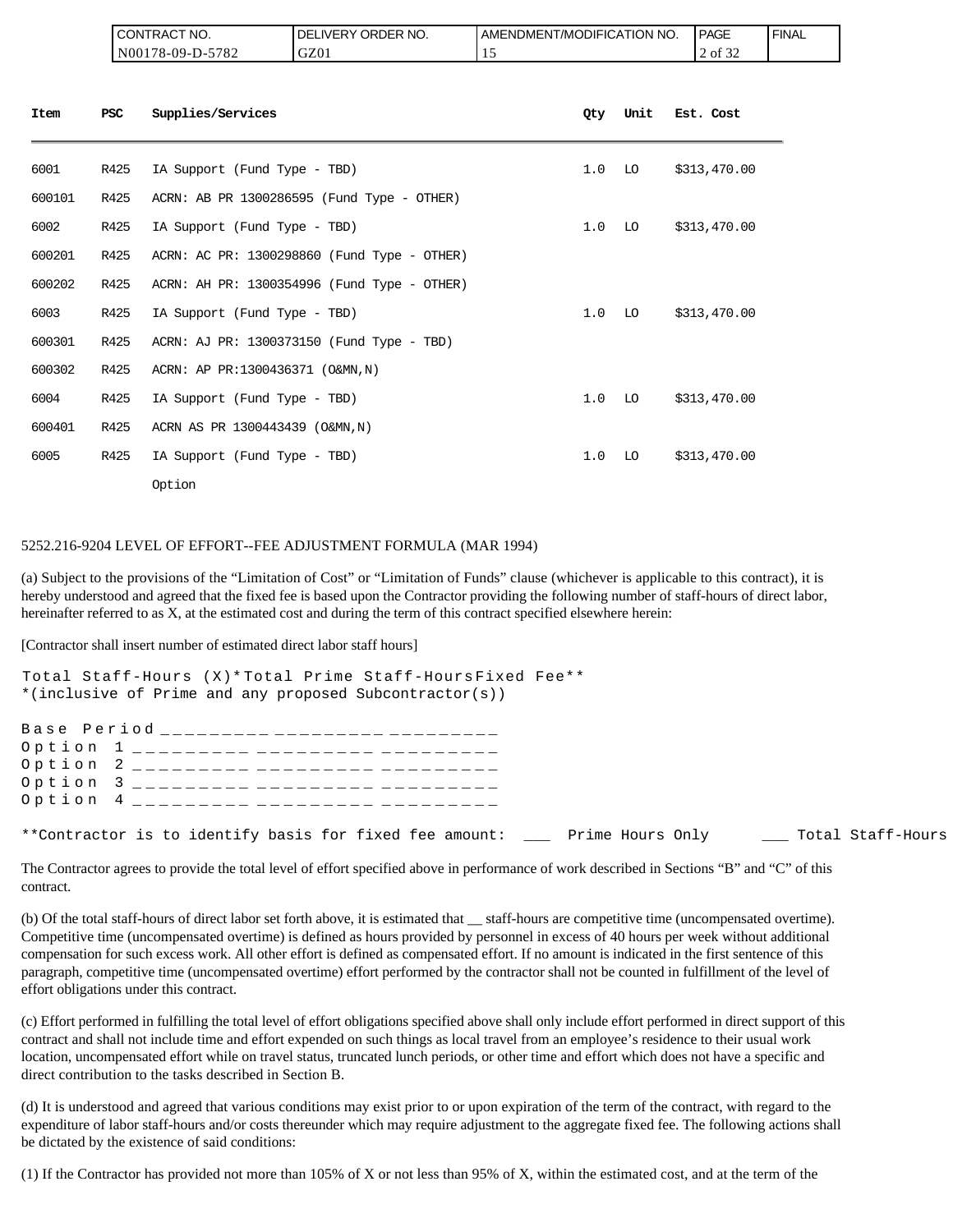| <b>I CONTRACT NO.</b>  | NO.<br>ORDER<br><b>DELIVERY</b> | AMENDMENT/MODIFICATION NO. | <b>PAGE</b>                   | <b>FINAL</b> |
|------------------------|---------------------------------|----------------------------|-------------------------------|--------------|
| $N00178-09-D-$<br>5782 | GZ01                            |                            | $\sim$ $\sim$ $\sim$<br>of 32 |              |

contract, then the fee shall remain as set forth in Section B.

(2) If the Contractor has provided X-staff-hours, within the term, and has not exceeded the estimated cost then the Contracting Officer may require the Contractor to continue performance until the expiration of the term, or until the expenditure of the estimated cost of the contract except that, in the case of any items or tasks funded with O&MN funds, performance shall not extend beyond 30 September. In no event shall the Contractor be required to provide more than 105% of X within the term and estimated cost of this contract. The fee shall remain as set forth in Section B.

(3) If the Contractor expends the estimated cost of the contract, during the term of the contract and has provided less than X staff-hours, the Government may require the Contractor to continue performance, by providing cost growth funding, without adjusting the fixed fee, until such time as the Contractor has provided X staff-hours.

(4) If the Contracting Officer does not elect to exercise the Government's rights as set forth in paragraph  $(d)(2)$  and  $(d)(3)$  above, and the Contractor has not expended more than 95% of X staff-hours, the fixed fee shall be equitably adjusted downward to reflect the diminution of work. The total fee due the contractor shall be adjusted so as to be in direct proportion to the number of direct hours utilized in the same ration of fee to the estimated total hours then set forth in the contract.

(5) Nothing herein contained shall, in any way, abrogate the Contractor's responsibilities, and/or the Government's rights within the terms of the contract provision entitled "Limitation of Cost" or "Limitation of Funds" as they shall apply throughout the term of the contract, based upon the total amount of funding allotted to the contract during its specified term.

(e) Within 45 days after completion of the work under each separately identified period of performance hereunder, the Contractor shall submit the following information in writing to the Contracting Officer with copies to the cognizant Contract Administration Office and DCAA office to which vouchers are submitted:

(1) The total number of staff-hours of direct labor expended during the applicable period.

(2) A breakdown of this total showing the number of staff-hours expended in each direct labor classification and associated direct and indirect costs.

(3) A breakdown of other costs incurred.

(4) The Contractor's estimate of the total allowable cost incurred under the contract for the period.

In the case of a cost under-run, the Contractor shall submit the following information in addition to that required above:

(5) The amount by which the estimated cost of this contract may be reduced to recover excess funds and the total amount of staff-hours not expended, if any.

(6) A calculation of the appropriate fee reduction in accordance with this clause.

All submissions required by this paragraph shall separately identify subcontractor information, if any.

#### ADDITIONAL SLINS

Additional SLINs will be unilaterally created by the Contracting Officer during performance of this Task Order to accommodate the multiple types of funds that will be used under this order.

#### LIMITATION OF LIABILITY – INCREMENTAL FUNDING

CLINs 4001 & 6001 are incrementally funded and the amount currently available for payment hereunder is limited to \$305,000.00. It is estimated that these funds will cover the cost of performance through 10 January 2013. Subject to the provisions of the clause entitled "Limitation of Funds" (APR 94) (FAR 52.232-22) of the general provisions of this contract, no legal liability on the part of the Government for payment in excess of \$305,000.00 shall arise unless additional funds are made available and are incorporated as a modification to the delivery order.

| <b>CLIN</b>  | <b>CPFF</b>  | THIS ACTION    | <b>CUMULATIVE</b> | <b>BALANCE</b> |
|--------------|--------------|----------------|-------------------|----------------|
| 4001         | 7,647,711.00 | 270,000.00     | 295,000.00        | \$7,352,711.00 |
| 6001         | 313,470.00   | 10,000.00<br>Φ | 10,000.00         | 303,470.00     |
| <b>TOTAL</b> | 7,961,181.00 | 280,000.00     | 305,000.00        | \$7,656,181.00 |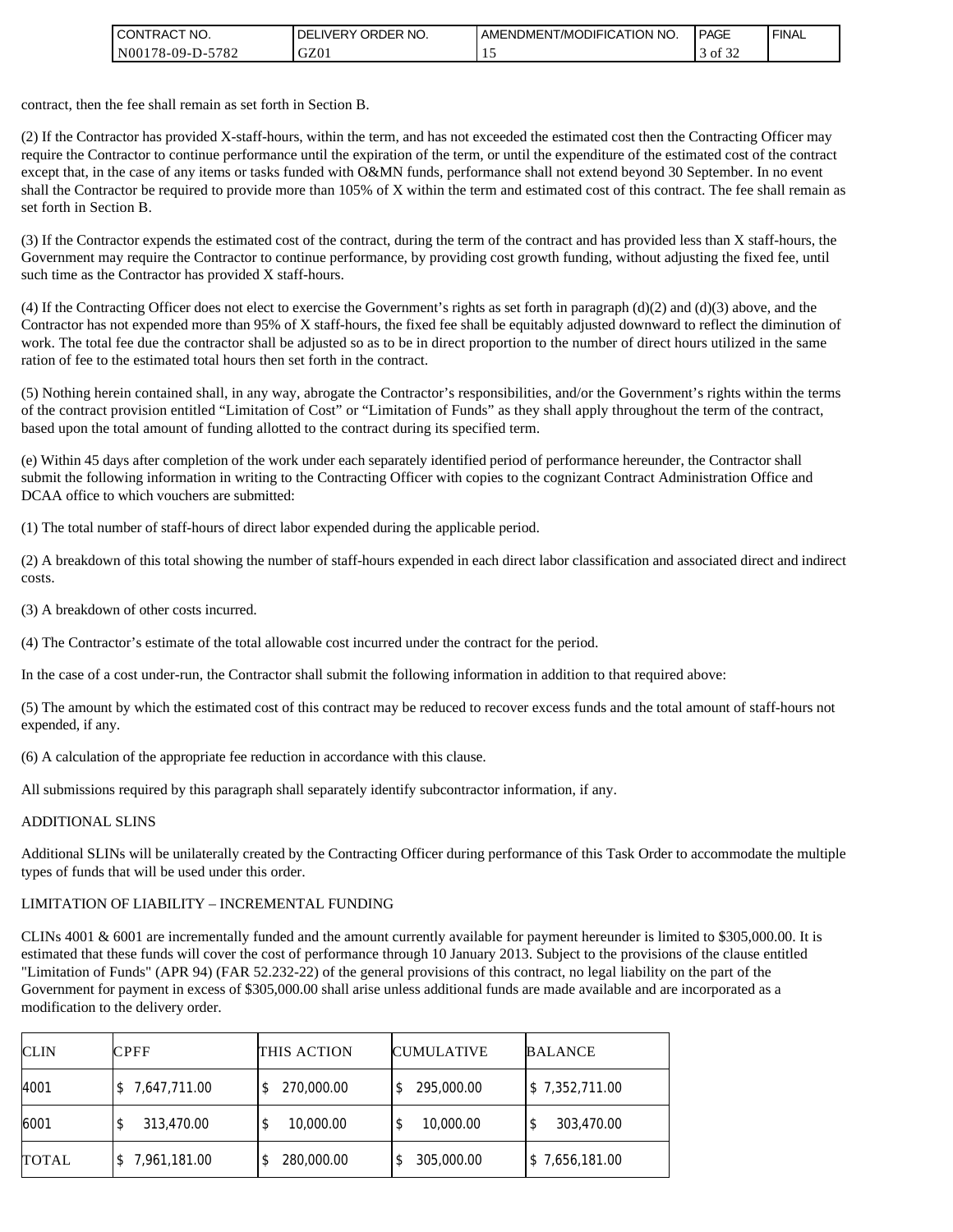| <b>CONTRACT NO.</b> | ' ORDER NO.<br><b>DELIVERY</b> | <b>JAMENDMENT/MODIFICATION NO.</b> | <b>PAGE</b>   | ' FINAL |
|---------------------|--------------------------------|------------------------------------|---------------|---------|
| N00178-09-D-5782    | GZ01                           | <b>.</b>                           | 0.22<br>of 32 |         |

CLINs 4002 & 6002 are incrementally funded and the amount currently available for payment hereunder is limited to \$2,622,844.34. It is estimated that these funds will cover the cost of performance through 10 September 2013. Subject to the provisions of the clause entitled "Limitation of Funds" (APR 94) (FAR 52.232-22) of the general provisions of this contract, no legal liability on the part of the Government for payment in excess of \$2,622,844.34 shall arise unless additional funds are made available and are incorporated as a modification to the delivery order.

| <b>CLIN</b>  | <b>CPFF</b>       | THIS ACTION | <b>CUMULATIVE</b> | <b>BALANCE</b>     |
|--------------|-------------------|-------------|-------------------|--------------------|
| 4002         | 7,864,802.00<br>D | 0.00<br>S   | 2,597,844.34      | 5,266,957.66<br>\$ |
| 6002         | 313,470.00<br>J   | S<br>0.00   | 25,000.00         | 288,470.00<br>\$   |
| <b>TOTAL</b> | 8,178,272.00<br>Φ | 0.00        | 2,622,844.34      | 5,555,427.66<br>S  |

CLINs 4003 & 6003 are incrementally funded and the amount currently available for payment hereunder is limited to \$3,072,215.99. It is estimated that these funds will cover the cost of performance through 10 September 2014. Subject to the provisions of the clause entitled "Limitation of Funds" (APR 94) (FAR 52.232-22) of the general provisions of this contract, no legal liability on the part of the Government for payment in excess of \$3,072,215.99 shall arise unless additional funds are made available and are incorporated as a modification to the delivery order.

| <b>CLIN</b>  | <b>CPFF</b>       | THIS ACTION | <b>CUMULATIVE</b> | <b>BALANCE</b>    |
|--------------|-------------------|-------------|-------------------|-------------------|
| 4003         | 8,006,158.00<br>Φ | 532,000.00  | 3,062,000.00<br>ω | 4,944,158.00      |
| 6003         | 313,470.00<br>Φ   | 1.000.00    | 10,215.99<br>кB,  | 303,254.01        |
| <b>TOTAL</b> | 8,319,628.00<br>Φ | 533,000.00  | 3,072,215.99<br>Œ | 5,247,412.01<br>Φ |

CLINs 4004 & 6004 are incrementally funded and the amount currently available for payment hereunder is limited to \$345,217.74. It is estimated that these funds will cover the cost of performance through 10 September 2015. Subject to the provisions of the clause entitled "Limitation of Funds" (APR 94) (FAR 52.232-22) of the general provisions of this contract, no legal liability on the part of the Government for payment in excess of \$345,217.74shall arise unless additional funds are made available and are incorporated as a modification to the delivery order

| CLIN  | <b>CPFF</b>        | THIS ACTION | <b>CUMULATIVE</b> | <b>BALANCE</b>    |
|-------|--------------------|-------------|-------------------|-------------------|
| 4004  | 8.191.887.00<br>Φ  | 643.117.74  | 643.117.74<br>-S  | S<br>7,548,769.26 |
| 6006  | 313.470.00         | 2.000.00    | 2.000.00<br>՝ Ֆ   | 311,470.00        |
| TOTAL | 8,505,357.00<br>۰υ | 645.117.74  | 645.117.74<br>۱\$ | 7,860,239.26<br>Ф |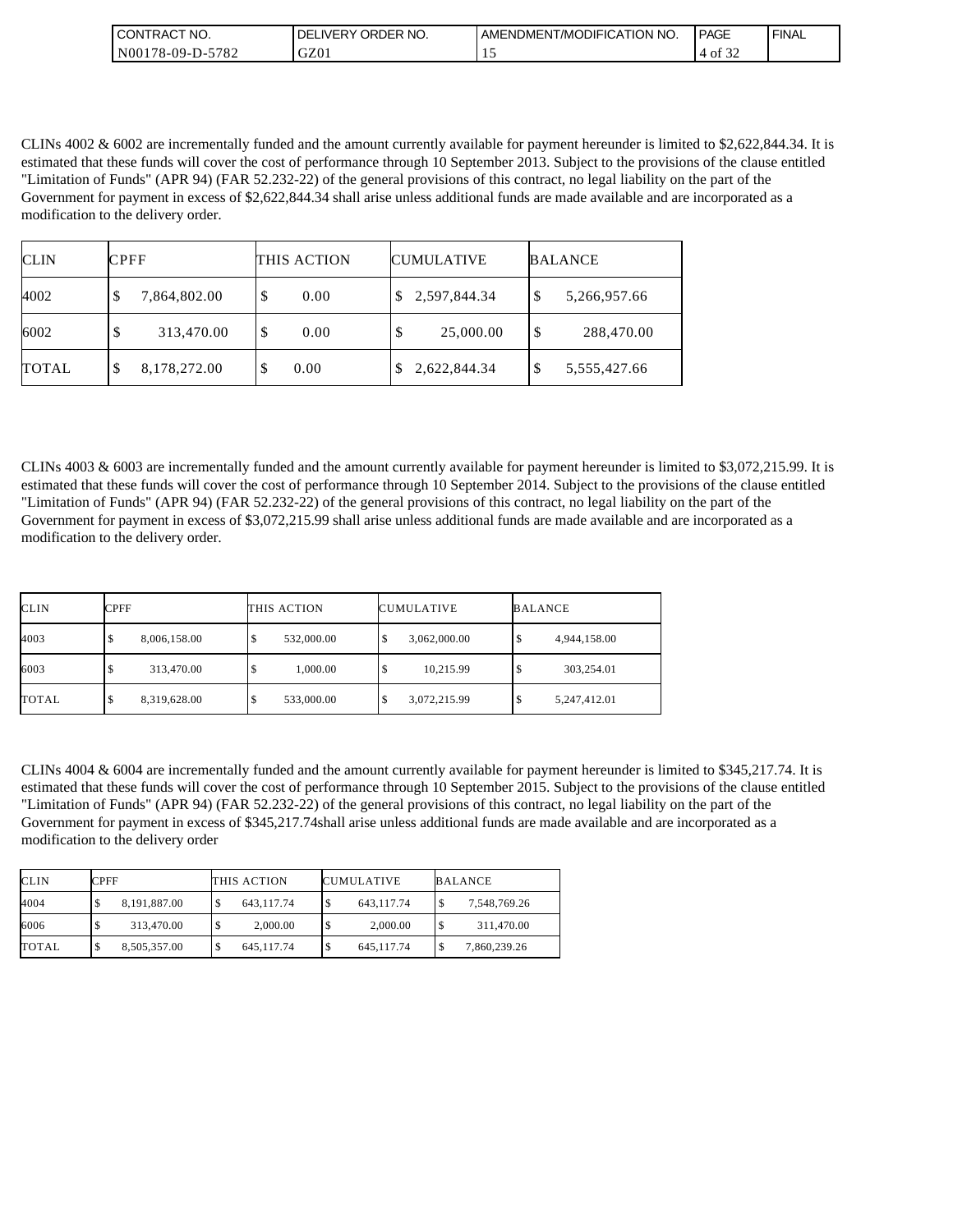| I CONTRACT NO.                                  | ORDER<br>NO.<br><b>DELIVERY</b> | AMENDMENT/MODIFICATION NO. | <b>PAGE</b>   | ' FINAL |
|-------------------------------------------------|---------------------------------|----------------------------|---------------|---------|
| N00 <sub>1</sub><br>5782<br>$3178 - 09 - D - 1$ | GZ01                            | . .                        | 0.25<br>of 32 |         |

# **SECTION C DESCRIPTIONS AND SPECIFICATIONS**

C-302 SPECIFICATIONS/STATEMENT OF WORK (DEC 1998)

Work under this contract shall be performed in accordance with the following Performance Work Statement (PWS):

### **Section C - Performance Work Statement (PWS)**

SPAWARSYSCEN-CHARLESTON, Code 582V0, Information Assurance (IA), IA Mitigation, Certification and Accreditation (C&A), and Information Assurance Vulnerability Management (IAVM)

### **1.0 INTRODUCTION**

The Space and Naval Warfare Systems Center (SPAWARSYSCEN) Atlantic; Network Security Implementation Branch, Code 582V0, is providing Network Security Engineering Support Services in support of Navy Medicine and Federal Health Systems as it pertains to information assurance for Navy Medicine's Military Treatment Facilities (MTF), Dental clinics worldwide, and Federal Health agencies.

### **2.0 BACKGROUND**

The task will support the continued Information Assurance initiatives within Navy Medicine and Federal Health agencies, and provide support to the Information Management and Information Technology (IM/IT) execution agent. SSC Atlantic will execute all aspects of Information Assurance for Navy Medicine and Federal Health agencies to ensure compliance with Federal, Department of Defense (DoD), and Department of Navy (DoN) regulations and policies.

### **3.0 SCOPE**

The objective of this Task Order is to provide support in the conduct of Information Assurance (IA), IA Mitigation, Certification and Accreditation (C&A), and Information Assurance Vulnerability Management (IAVM) to support the mission of Navy Medical and Federal Health systems at locations throughout the CONUS and OCONUS areas as well as incorporate the evaluation of the current IA and security posture of Navy Medical and Federal Health Systems facilities. The range of this support would span subject matter expertise to administrative support/graphic services with skill sets and experience that match Code 582V0's need to comply with and respond to requirements including current, updated program plans and documentation, current and accurate requirements definition, alternative approaches for fielding, migrating, staging and supporting systems, site management, adherence to standards, specifications and best practices, mitigation of risks, addressing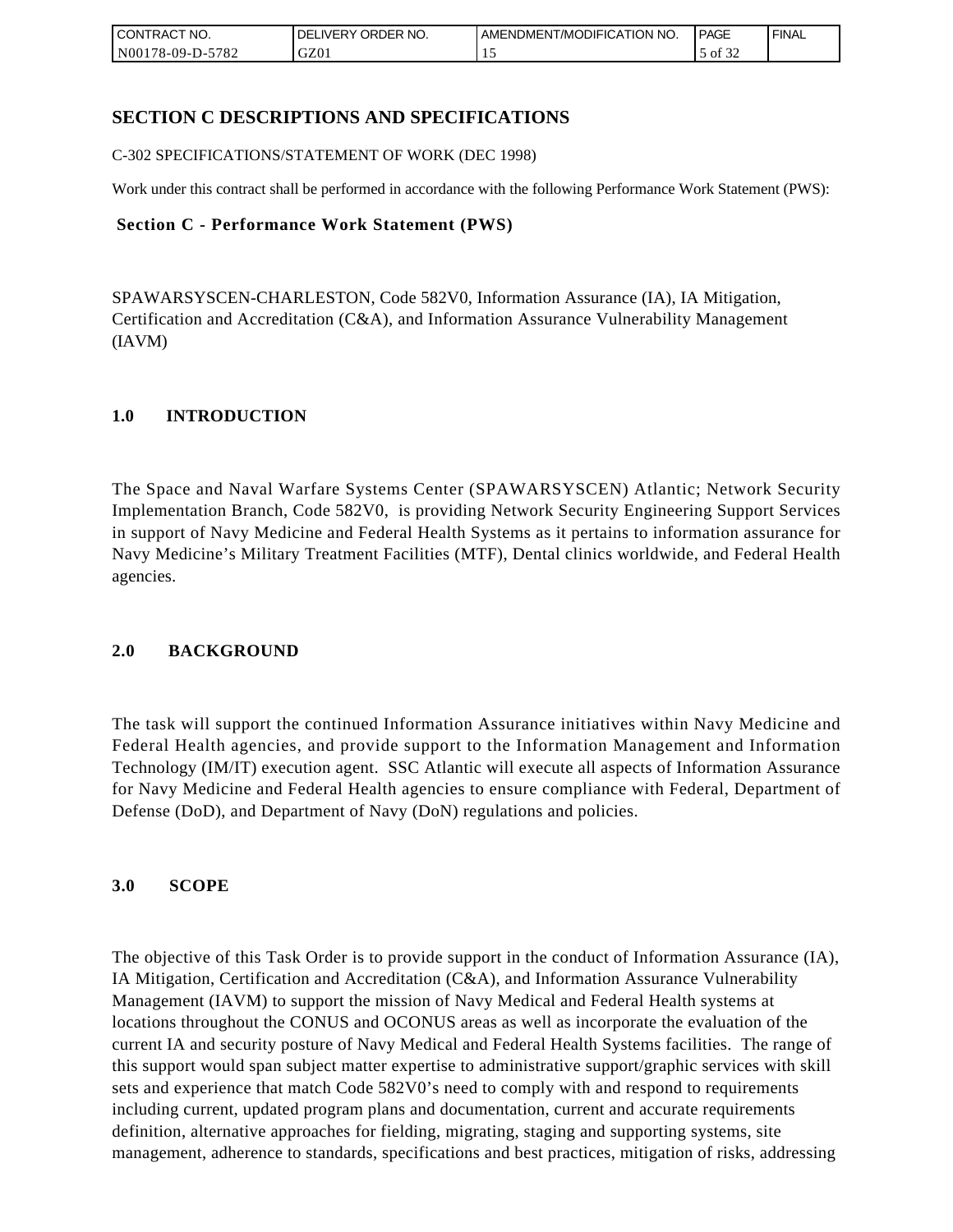| I CONTRACT NO.   | ORDER NO.<br><b>DELIVERY</b> | AMENDMENT/MODIFICATION NO. | PAGE                           | ' FINAL |
|------------------|------------------------------|----------------------------|--------------------------------|---------|
| N00178-09-D-5782 | GZ01                         |                            | $c \wedge c$<br>ΟĪ<br>.<br>ے ر |         |

issues and performing all Program and Project functions necessary to achieve the strategic goalds and objectives of SPAWAR's customers.

# **4.0 PLACE OF PERFORMANCE**

Work shall be performed at the SPAWARSYSCEN, Atlantic and in each of the following location(s):

- a. Contractor's Facility
- b. Bethesda, MD
- c. San Diego, CA
- d. New Orleans, LA
- e. NH Camp Pendleton, Ocean Side, CA
- f. NH Oak Harbor, WA
- g. NH Corpus Christi, TX
- h. NH Rota, Spain
- i. NH Guam
- j. NH Guantanamo Bay (Cuba)
- k. NH Cherry Point, NC
- l. NH Bremeerton, (Washington)
- m. NH Lemoore, CA
- n. NH Sigonella, Italy
- o. NH Napes, Italy
- p. NH Okinawa, Japan
- q. NH Pensacola, FL
- r. NH 29 Palms, CA
- s. NNMC Bethesda, Maryland
- t. NH Yokosuka, Japan
- u. NAMRU Jakarta (Indonesia)
- v. NAMR:U Cairo (Egypt)
- w. NH Pearl Harbor (Honolulu)
- x. NAMRU Lima (Peru)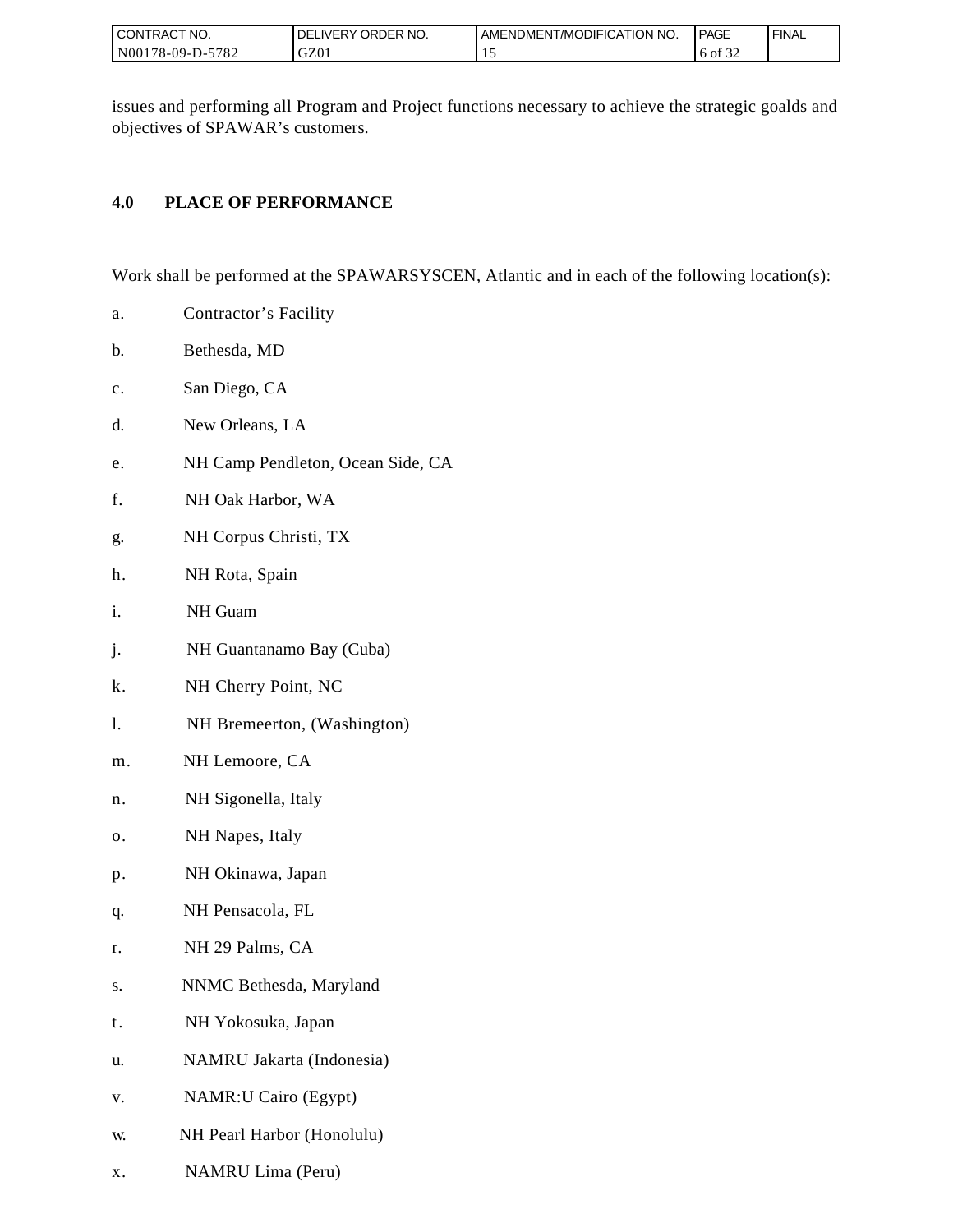| <b>CONTRACT NO.</b>                                   | ' ORDER NO.<br><b>DELIVERY</b> | AMENDMENT/MODIFICATION NO. | <b>PAGE</b>                  | ' FINAL |
|-------------------------------------------------------|--------------------------------|----------------------------|------------------------------|---------|
| N <sub>00</sub><br>5782<br>$^{\circ}178 - 09 - D - 5$ | GZ01                           |                            | $\sim$ $\sim$<br>` of<br>ے ر |         |

### **5.0 APPLICABLE DIRECTIVES / REFERENCES**

The Contractor shall adhere to the following documents in accordance with paragraph 8.0, Performance Requirements.

| <b>Document Type</b> | No./Version | <b>Title</b>                  | Date           |
|----------------------|-------------|-------------------------------|----------------|
| DoD Directive        |             | <b>Information Assurance</b>  | $10-24-2002$   |
| 8500.1               |             | (IA)                          |                |
| DoD Instruction      |             | <b>Information Assurance</b>  | $2 - 6 - 2003$ |
| 8500.2               |             | (IA) Implementation for       |                |
|                      |             | Automated                     |                |
|                      |             | Information<br><b>Systems</b> |                |
| DoD Regulation       |             | DoD Personnel Security        | 1-1987         |
| 5200.2-R             |             | Program                       |                |
| <b>SECNAVINST</b>    |             | Department of the Navy        | 3/10/1999      |
| 5510.30A             |             | <b>Personnel Security</b>     |                |
|                      |             | Program                       |                |
| <b>SECNAVINST</b>    |             | Department of the Navy        | 3/17/1999      |
| 5510.36              |             | <b>Information Security</b>   |                |
|                      |             | Program (ISP)                 |                |

# **6.0 SECURITY and TRAINING SUPPORT**

SSC-A contractor personnel will have the appropriate clearances required for access to classified data as required. Prior to starting work on the task, SSC-A contractor personnel will have a minimum of an interim Secret Security Clearance granted by the Defense Industrial Security Clearance Office (DISCO) and will comply with IT access authorization requirements. In addition, SSC-A contractor personnel will possess the appropriate IT level of access for the required task and position assignment. SSC-A contractor personnel shall handle and safeguard any unclassified but sensitive and classified information in accordance with appropriate Department of Defense security regulations.

The Project Engineer shall determine if the appropriate IT Position Category has been assigned to the respective contractor personnel and inform the contractor of that determination based on the following criteria:

IT-1 Position - Positions in which the incumbent is responsible for the planning, direction, and implementation of a computer security program; major responsibility for the direction, planning and design of a computer system, including the hardware and software; or, can access a system during the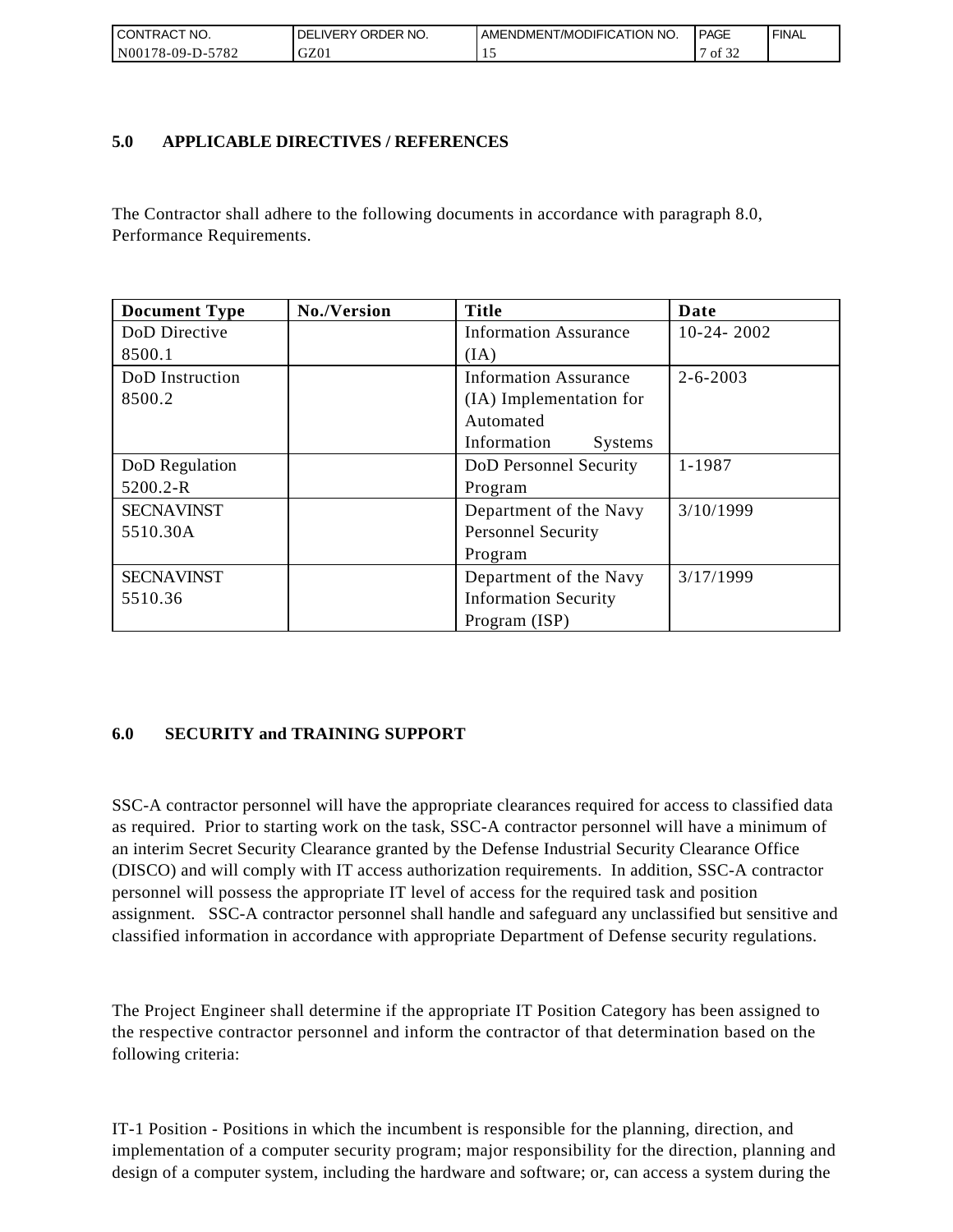| I CONTRACT NO.   | ' ORDER NO.<br>_IVERY<br>DELI | AMENDMENT/MODIFICATION NO. | <b>PAGE</b> | `FINAL |
|------------------|-------------------------------|----------------------------|-------------|--------|
| N00178-09-D-5782 | GZ01                          |                            | 8 of<br>ے ر |        |

operation or maintenance in such a way, and with a relatively high risk for causing grave damage, or realize a significant personal gain. Personnel whose duties meet the criteria for IT-1 Position designation require a favorably adjudicated Single Scope Background Investigation (SSBI) or SSBI Periodic Reinvestigation (SSBI-PR). The SSBI or SSBI-PR shall be updated a minimum of every 5 years.

IT-II Position - Positions in which the incumbent is responsible for the direction, planning, design, operation, or maintenance of a computer system, and whose work is technically reviewed by a higher authority at the IT-II Position level to insure the integrity of the system. Personnel whose duties meet the criteria for an IT-II Position require a favorably adjudicated National Agency Check (NAC).

IT-III Position - All other positions involved in computer activities. Incumbent in this position has non-privileged access to one or more DoD information systems/applications or database to which they are authorized access. Personnel whose duties meet the criteria for an IT-III Position designation require a favorably adjudicated NAC.

Contractor's request for visit authorization shall be submitted in the appropriate format and coordinated with the SSC-C Project Office.

# **6.1 Personnel Common Access Card (CAC) and PKI Requirements**

SSC-A contractor personnel are required to obtain a Common Access Card (CAC) with PKI for access to Department of Defense facilities (CONUS and OCONUS) and websites. In addition, a hardware solution to securely read the card via a personal computer, and approved software for reading the CAC (ex. ActiveGold) is required.

# **6.2 Personnel Supporting Information Assurance (IA) functions**

In accordance with clause 252.239-7001, Contractor personnel supporting Information Assurance (IA) functions shall be appropriately trained and certified prior to being engaged in IA related work. IA Personnel shall be in full compliance with DoD 8570.01-M, Information Assurance Workforce Improvement Program (PWS ref 2.1.\$) and DoDD 8570.1, IA Training, Certification, and Workforce Management (PWS ref 2.1.\$). This includes personnel training being certified/accredited at the appropriate levels of IAT I-III and IAM I-III. This will be verified by the contracting officer who will ensure that contractor personnel are entered in to the Defense Eligibility Enrollment System (DEERS) or other appropriate database. The contractor shall also provide the requested mix of labor categories pertaining to IA applicable tasks as directed by the PCO or Task Order in support of IA training requirements. Contractor personnel not certified within 6 months of assignment of IA duties or who fails to maintain their certified status will not be permitted to carry out the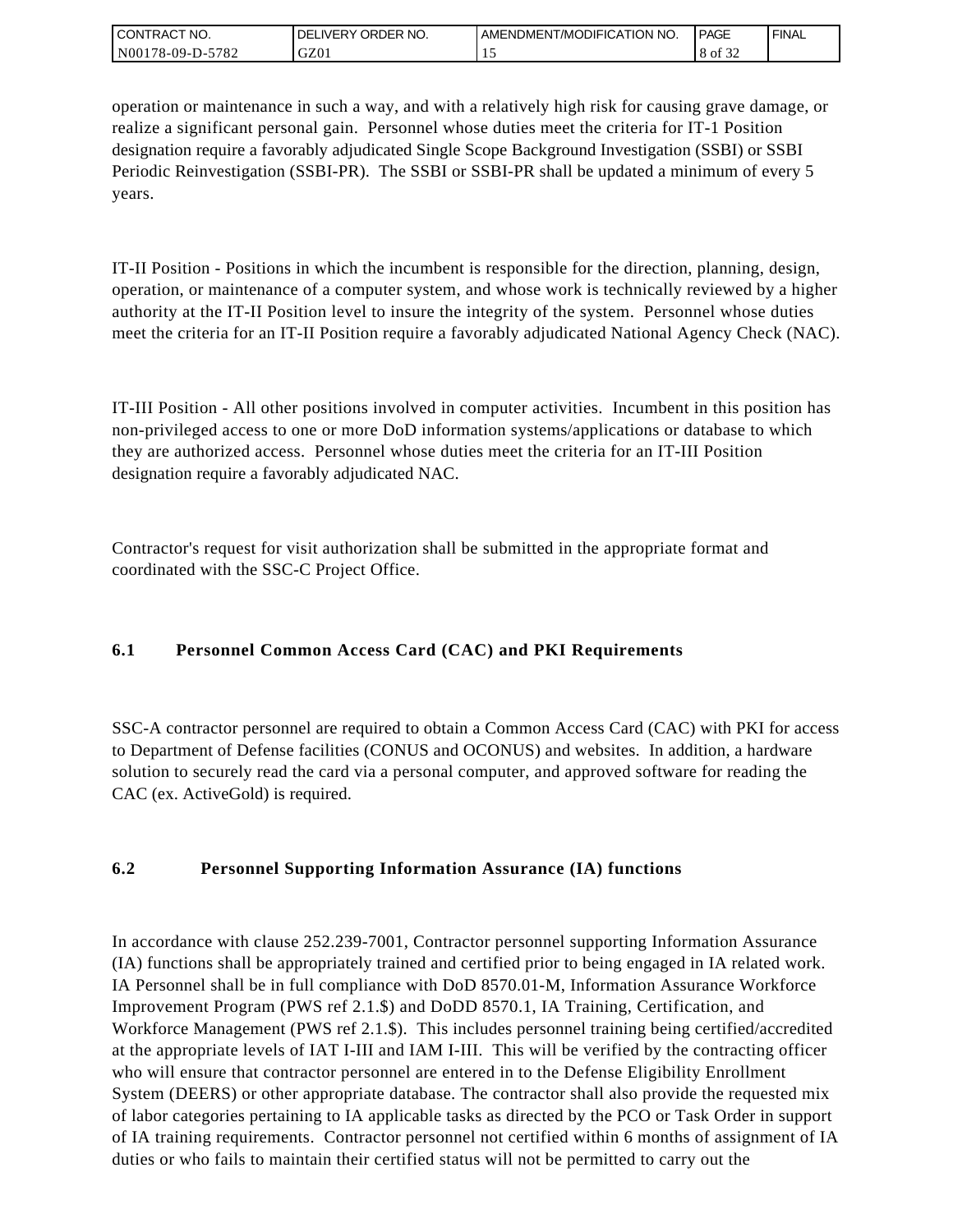| I CONTRACT NO.         | ORDER<br>NO.<br><b>DELIVERY</b> | AMENDMENT/MODIFICATION NO. | <b>PAGE</b>         | ' FINAL |
|------------------------|---------------------------------|----------------------------|---------------------|---------|
| N00178-09-D-5<br>-5782 | GZ01                            | . .                        | 0.25<br>$9$ of $34$ |         |

responsibilities of the position, and shall be replaced with personnel that meet the minimum certification requirements as mandated above.

# **7.0 CONTRACTING OFFICER'S REPRESENTATIVE (COR)**

The COR for this task order is Philip A. Middleton, Code 58210, [philip.a.middleton@navy.mil](mailto:cphilip.a.middleton@navy.mil), (843) 218-3331.

# **8.0 PERFORMANCE REQUIREMENTS**

The contractor shall provide support to SPAWARSYSCEN Atlantic in conducting Information Assurance (IA), IA Mitigation, Certification and Accreditation (C&A), and Information Assurance Vulnerability Management (IAVM) to support the mission of Navy Medical and Federal Health agencies at locations throughout the CONUS and OCONUS areas as well as incorporate the evaluation of the current IA and security posture of Navy Medical and Federal Health facilities in accordance with DoD 8500.1 and 8500.2. The contractor shall provide support to SPAWAR Atlantic in the conduct of Certification and Accreditation (C&A) efforts to support the mission of Navy Medical and Federal Health systems. The contractor shall also assist in prioritizing short and long term initiatives considering strategic planning alignment, budget, and available funding.

In the performance of this work, the contractor will be required to utilize a government provided XenClient computing platform image [\(http://www.citrix.com/products/xenclient/how-it-works/specifications.html\)](http://www.citrix.com/products/xenclient/how-it-works/specifications.html).

# **8.1 Sub-Task 1. Project Management Support**

8.1.1 The contractor shall provide support to SPAWAR Atlantic in the conduct of Information Assurance (IA), IA Mitigation, Certification and Accreditation (C&A), Navy Medicine Network Operations Center (NOC) and Information Assurance Vulnerability Management (IAVM).

8.1.2 The contractor shall appoint a program manager specifically charted with the responsibility of interfacing with the Government on all matters pertaining to this Performance Work Statement. The Program Manager shall direct the contractor's effort through the company's internal management system that shall provide project progress visibility to assure on-time completion of contract requirements. The contractor shall also use best industry practices including ISO/IEC 15288 for System life cycle processes and ISO/IEC 12207 for Software life cycle processes. This shall include providing technical program and project management support that will mitigate the risks to successful program and compliance with SSC Atlantic's Capability Maturity Model Integration (CMMI) Engineering Process Office (EPO) program. The contractor as part of a team will support projects at SPAWAR Atlantic at CMMI Level III. The contractor will be required to utilize the processes and procedures already established for the project and the CMMI program, and deliver products that are compliant with the aforementioned processes and procedures. These tasks require the contractor to research and analyze technical and management information and data, costs, performance trends, and project progress based on earned value management (EVM). The contractor shall participate in design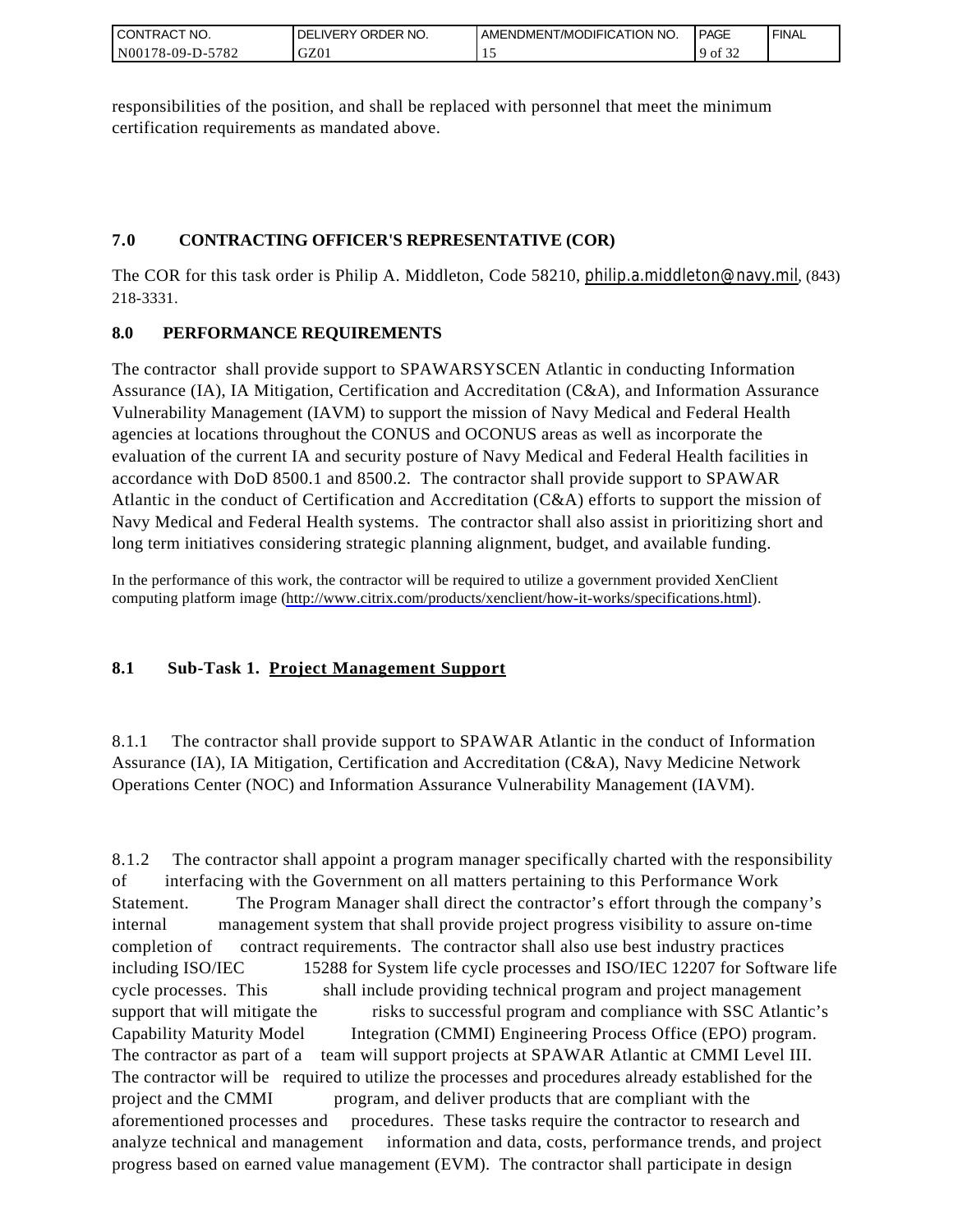| I CONTRACT NO.   | ' ORDER NO.<br><b>DELIVERY</b> | I AMENDMENT/MODIFICATION NO. | <b>PAGE</b>                         | ' FINAL |
|------------------|--------------------------------|------------------------------|-------------------------------------|---------|
| N00178-09-D-5782 | GZ0                            |                              | $\sim$ $\sim$ $\sim$<br>10<br>of 32 |         |

reviews, technical reviews, audits and discussions, and shall provide SPAWAR Atlantic with management status reports that will be updated and delivered on a weekly/monthly basis, or as required.

# **8.2 Sub-Task 2. Facilitation**

8.2.1 The contractor shall assist in planning, coordinating, and facilitating meetings with the principals, develop material to support the meetings, and ensure all action items are tracked through completion. Meetings shall be held weekly unless otherwise directed.

# **8.3 Sub-Task 3. SCTS Deployment Support**

8.3.1 The contractor shall conduct the installation of the JTF/GNO mandated SCTS system to support the IAVM program at locations throughout the CONUS and OCONUS areas.

# **8.4 Sub-Task 4. Network Device Hardening Analysis**

8.4.1 The contractor shall provide assistance in the management of the network perimeter improvement by ensuring that approved policies are implemented and controlled at the Outside Security Screening Router (OSSR) ACL, Firewall ruleset, and IPSs. This will ensure that only approved Ports, Protocols, Services (PPS) necessary to do business are opened.

# **8.5 Sub-Task 5. Site Network IA Assessment Support**

8.5.1 The contractor shall provide support to SPAWAR Atlantic in the conduct of IA Tiger Team efforts at locations throughout the CONUS and OCONUS areas. These Tiger Team efforts would incorporate the evaluation of the current IA and security posture of these facilities. Final reports would be generated and delivered to SPAWAR Atlantic to support mitigation efforts and the development of an overall IA strategy.

# **8.6 Sub-Task 6. Site Network Remediation and Mitigation support**

8.6.1 The contractor shall conduct the mitigation efforts at locations throughout the CONUS and OCONUS areas. These efforts will incorporate the evaluation of the current IA and security posture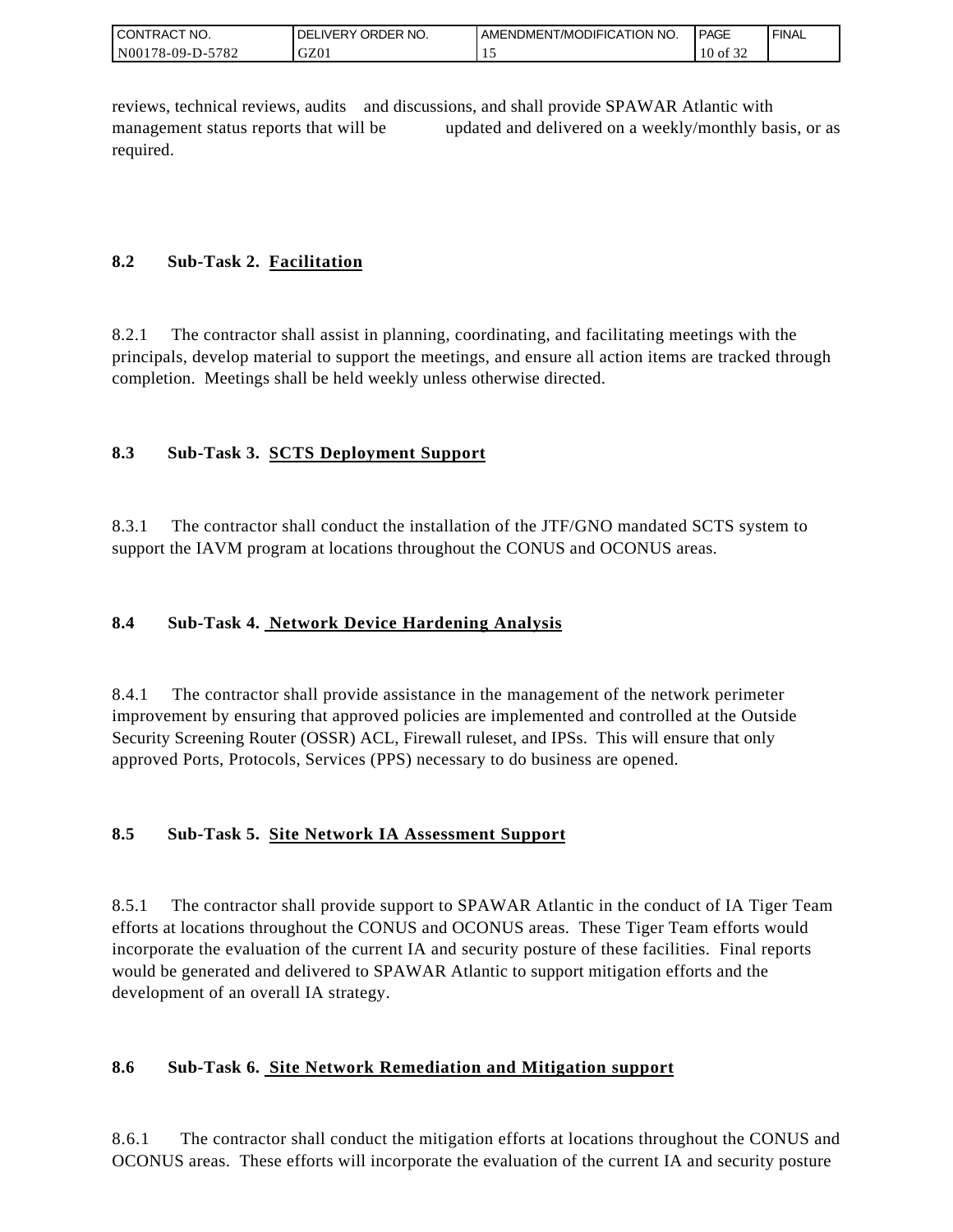| I CONTRACT NO.   | ' NO.<br><b>DELIVERY ORDER</b> | AMENDMENT/MODIFICATION NO. | <b>I PAGE</b> | ' FINAL |
|------------------|--------------------------------|----------------------------|---------------|---------|
| N00178-09-D-5782 | GZ01                           |                            | 0.25<br>ΟĪ    |         |

of these facilities in accordance with 8500.1 and 8500.2. Also provide final reports to SPAWAR Atlantic that can assist in the development of an overall Enterprise mitigation strategy.

### **8.7 Sub-Task 7. Program of Record and Site Certification and Accreditation Packages**

8.7.1 The contractor shall provide support to SPAWAR Atlantic in the conduct of Certification and Accreditation (C&A) efforts. These efforts would be in accordance with Navy Medical and Federal Health systems IA documentation at various locations throughout the CONUS and OCONUS areas, as required.

# **8.8 Sub-Task 8. Navy Medicine Network Operations Center Support**

8.8.1 The contractor shall provide support to SPAWAR Atlantic in the 24 x 7 x 365 operations of the Navy Medicine Operations Center. These efforts will incorporate IA, router analysis, firewall analysis, and IAVA compliance.

### **9.0 GOVERNMENT FURNISHED INFORMATION**

The government will furnish a XenClient software image for contractor use when working on government networks

### **10.0 GOVERNMENT FURNISHED MATERIAL**

Not Applicable

### **11.0 GOVERNMENT FURNISHED EQUIPMENT**

Not Applicable

### **12.0 CONTRACTOR FURNISHED MATERIAL**

Miscellaneous Other Direct Costs (ODCs) such as FedEx shipping.

### **13.0 CONTRACTOR FURNISHED EQUIPMENT**

Not Applicable

### **14.0 TRAVEL REQUIREMENTS**

CONTRACT NO.<br>
NO0178-09-D-5<br>
SONTRACT NO.<br>
NO0178-09-D-5<br>
Of these facilit<br>
Atlantic that of<br>
8.7. Sub-T<br>
8.7. Sub-T<br>
8.8. Sub-T<br>
8.8. Sub-T<br>
8.8. Sub-T<br>
8.8. Sub-T<br>
8.8. Sub-T<br>
9.0 GOVEF<br>
The governmen<br>
10.0 GOVEF<br>
Not Ap When it becomes necessary for the contractor to travel, the contractor shall submit a request, via email, to the SPAWARSYSCEN Atlantic Task Order Manager seeking approval to travel before initiating any travel plans. All travel claims shall make reference to the e-mail, letter or phone call that granted approval. Failure to gain prior approval may result in disallowance of invoiced travel claims. Emergent travel as directed by the Project Engineer for upgrade support and engineering solutions provided efforts are fair and reasonable and in accordance with the Joint Travel Regulations.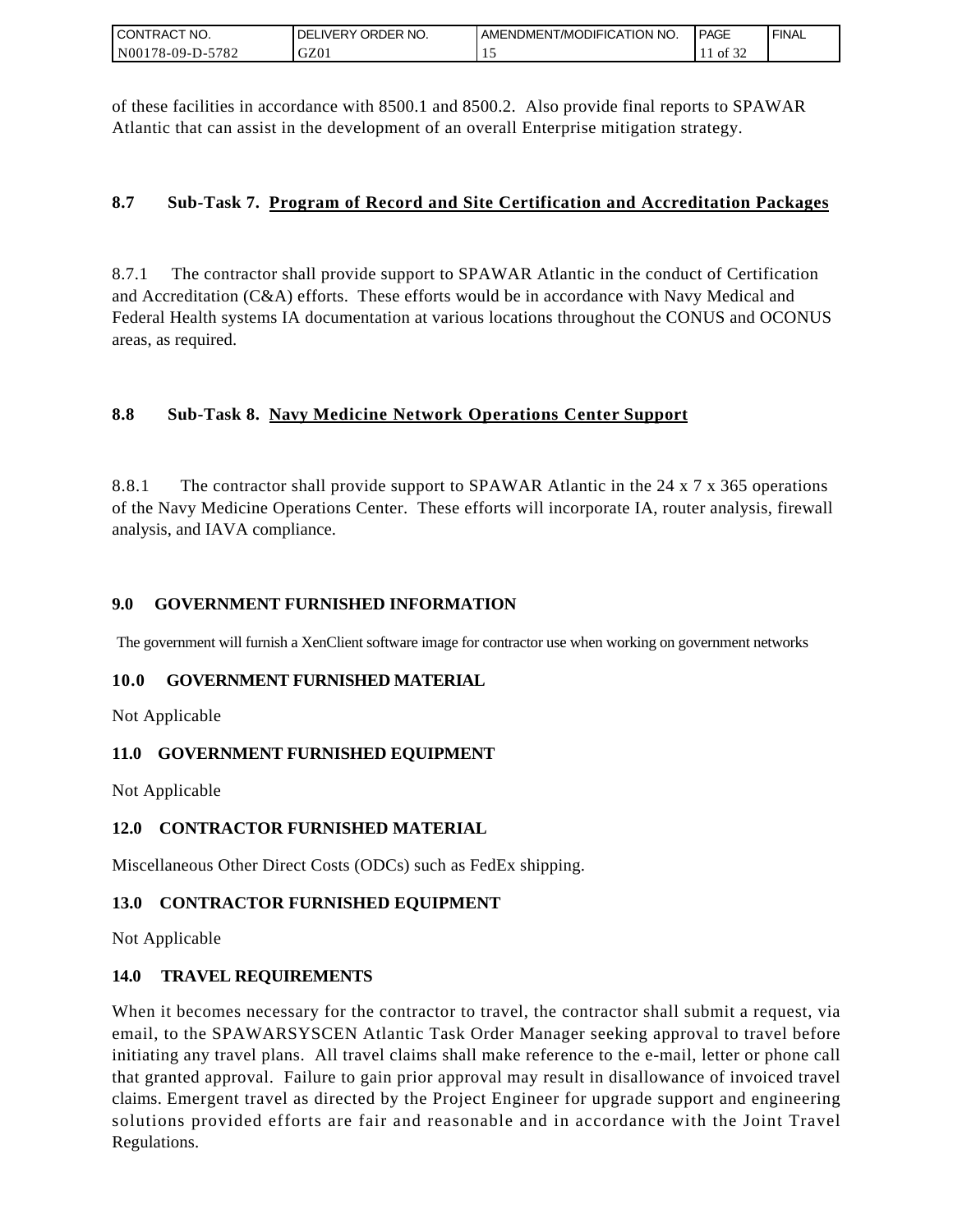| I CONTRACT NO.           | `NO.<br><b>DELIVERY ORDER</b> | AMENDMENT/MODIFICATION NO. | <b>PAGE</b>                        | ' FINAL |
|--------------------------|-------------------------------|----------------------------|------------------------------------|---------|
| $N00178-09-D-5$<br>-5782 | GZ01                          | . .                        | $\sim$ $\sim$ $\sim$<br>of 32<br>∸ |         |

Estimated travel locations are as follows. The following trips are per annum.

| To                           | # of Trips     | # of people    |
|------------------------------|----------------|----------------|
| San Diego, CA                | $\overline{2}$ | 2              |
| Ocean Side, CA               | $\overline{2}$ | $\overline{2}$ |
| New Orleans, LA              | $\overline{2}$ | $\overline{2}$ |
| Oak Harbor, WA               | $\overline{2}$ | $\overline{2}$ |
| Corpus Christi,<br><b>TX</b> | $\overline{2}$ | $\overline{2}$ |
| Rota Spain                   | $\overline{2}$ | $\overline{2}$ |
| Guam                         | $\overline{2}$ | $\overline{2}$ |
| Guantanamo Bay,<br>Cuba      | $\overline{2}$ | $\overline{2}$ |
| Cherry Point, NC             | $\overline{2}$ | $\overline{2}$ |
| Brenerton,<br>Washington     | 3              | $\overline{2}$ |
| LeMoore,<br>California       | $\overline{2}$ | $\overline{2}$ |
| Sigonella, Italy             | $\overline{2}$ | $\overline{2}$ |
| Naples, Italy                | $\overline{2}$ | $\overline{2}$ |
| Okinawa, Japan               | $\overline{2}$ | $\overline{2}$ |
| Pensacola, FL                | 3              | $\overline{2}$ |
| 29 Palms, CA                 | 3              | $\overline{c}$ |
| Bethesda,<br>Maryland        | 6              | $\overline{2}$ |
| Yokosuka, Japan              | $\overline{2}$ | $\overline{2}$ |
| Jakarta, Indonesia           | $\overline{2}$ | $\overline{2}$ |
| Cairo, Egypt                 | $\overline{2}$ | $\overline{2}$ |
| Pearl Harbor, HI             | $\overline{2}$ | $\overline{2}$ |
| Lima, Peru                   | $\overline{2}$ | $\overline{2}$ |

### **15.0 DELIVERABLES**

- a. Conference, Meeting Minutes and Presentation Reports as required CDRL A001
- b. Technical Reports as required CDRL A002
- c. Monthly Status Reports CDRL A003
- d. Monthly Financial Reports CDRL A004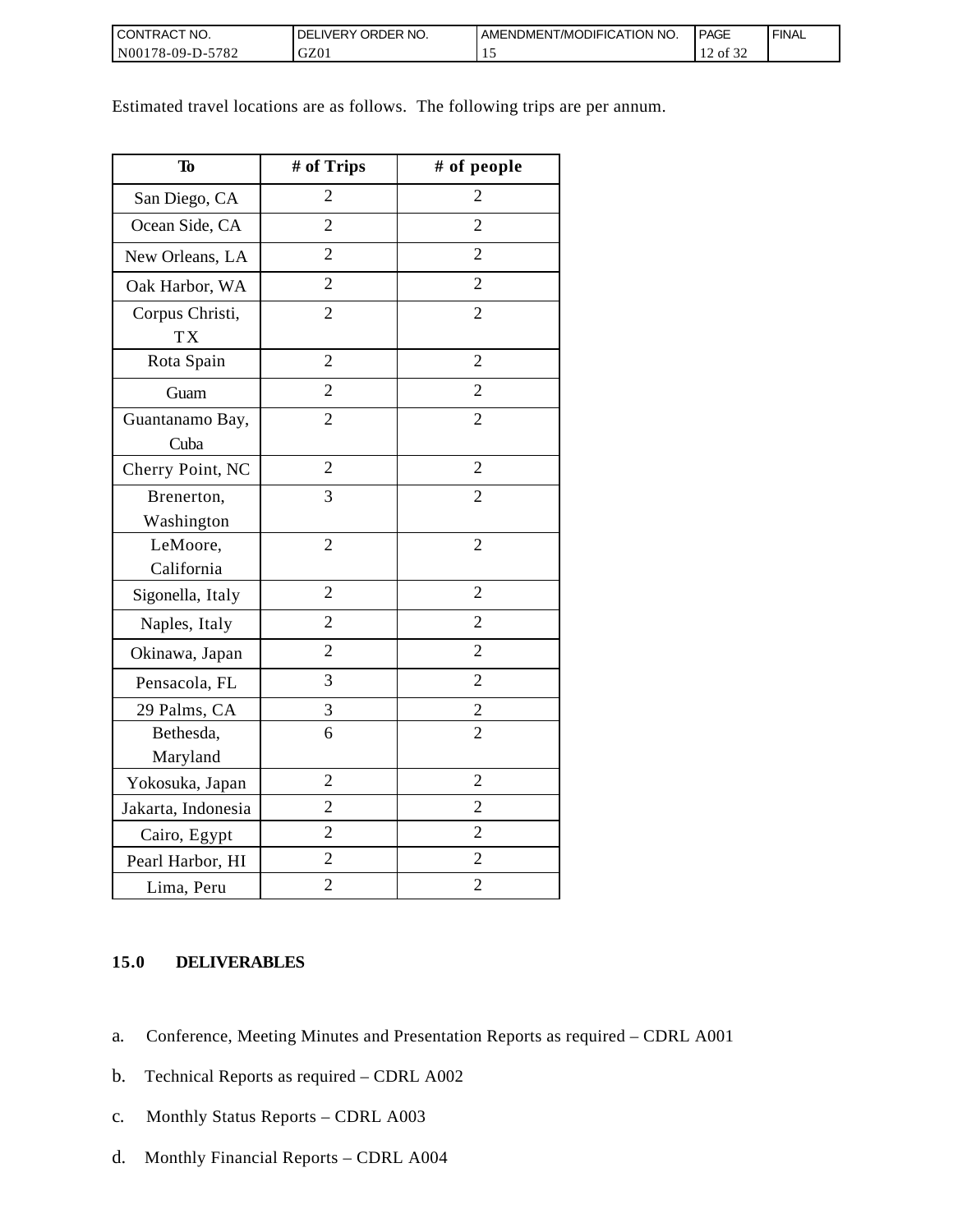| <b>CONTRACT NO.</b>    | ' ORDER NO.<br><b>DELIVERY</b> | AMENDMENT/MODIFICATION NO. | <b>PAGE</b>       | ' FINAL |
|------------------------|--------------------------------|----------------------------|-------------------|---------|
| N00178-09-D-5<br>-5782 | GZ01                           | . .                        | 0.22<br>ΟĪ<br>ے ر |         |

- e. Weekly Activity Reports (WAR) CDRL A005
- f. White Papers CDRL A006
- g. NOC Operations CDRL A007
- h. Network Architecture Analysis Design as required CDRL A008

| Type of Technical Reports - A002     |  |  |
|--------------------------------------|--|--|
| <b>NOC</b> Operations                |  |  |
| Network Architecture Analysis Design |  |  |
| <b>Mitigation Reports</b>            |  |  |
| <b>SSAA Gap Analysis</b>             |  |  |

### **16.0 WORKLOAD ESTIMATE**

The following workload data is provided for informational purposes only to assist you in estimating the price of this Contract.

Number of man-hours: 121,408 per year

Other Direct Costs: \$300,000 per year

C-313 SECURITY REQUIREMENTS (DEC 1999)

The work to be performed under this contract as delineated in the DD Form 254, Attachment No. 2 [Contracting officer insert attachment number] involves access to and handling of classified material up to and including Secret.

In addition to the requirements of the FAR 52.204-2 "Security Requirements" clause, the Contractor shall appoint a Security Officer, who shall (1) be responsible for all security aspects of the work performed under this contract, (2) assure compliance with the National Industry Security Program Operating Manual (DODINST 5220.22M), and (3) assure compliance with any written instructions from the Security Officer Code OA1, SPAWAR Systems Center Charleston, P.O. Box 190022, North Charleston, SC 29419-9022.

C-315 WORKWEEK (DEC 1999)

(a) All or a portion of the effort under this contract will be performed on a Government installation. The normal workweek for Government employees at SPAWAR Systems Center Charleston and its Detachments is Monday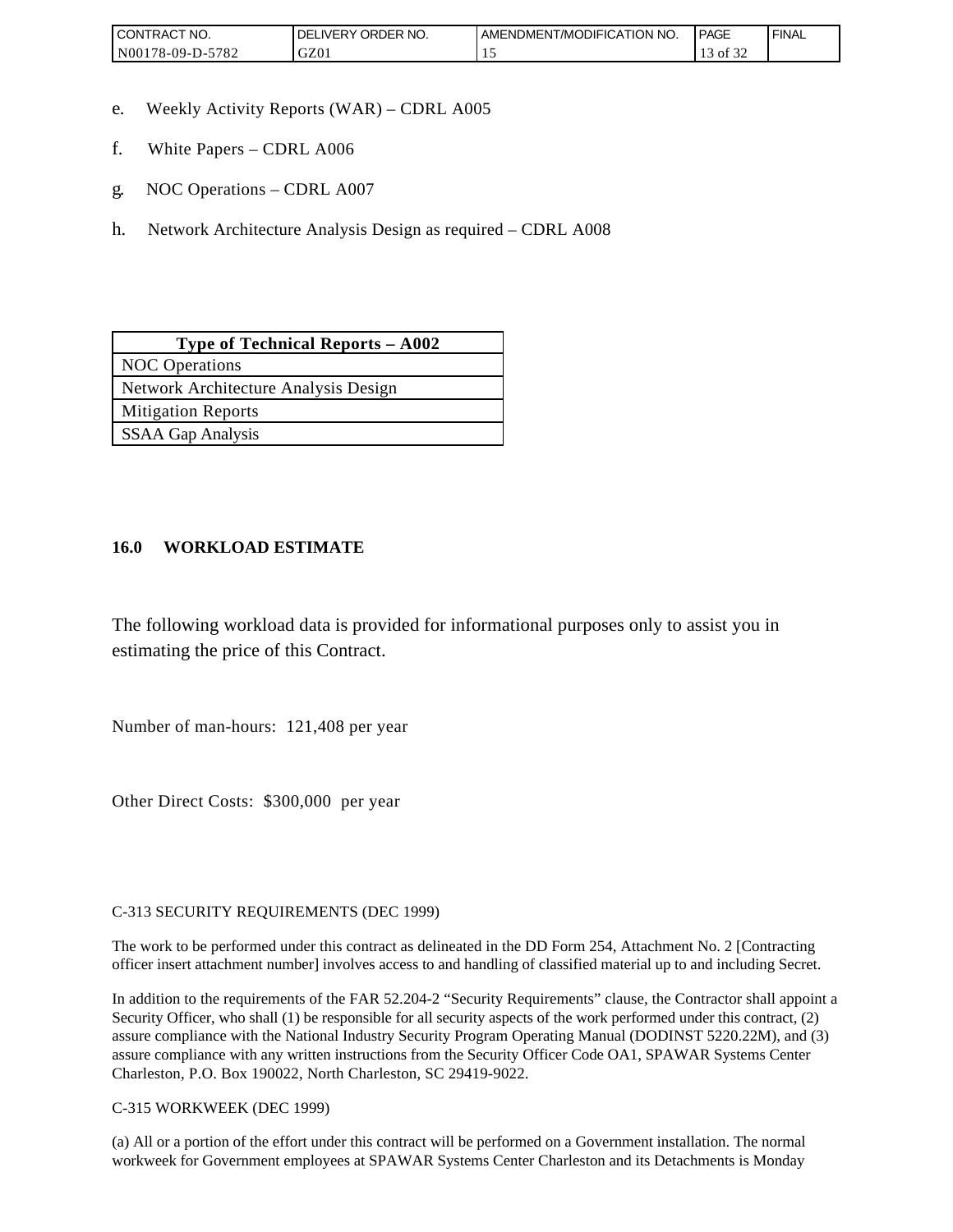| I CONTRACT NO.   | I DELIVERY ORDER NO. | I AMENDMENT/MODIFICATION NO. | <b>PAGE</b>                      | ' FINAL |
|------------------|----------------------|------------------------------|----------------------------------|---------|
| N00178-09-D-5782 | GZ0                  |                              | $\sim$ $\sim$ $\sim$<br>14 of 32 |         |

through Friday 0730 to 1600. Work at this Government installation, shall be performed by the contractor within the normal workweek unless differing hours are specified on the individual task orders. Following is a list of holidays observed by the Government:

Name of Holiday Time of Observance

New Year's Day 1 January

Martin Luther King Jr. Day Third Monday in January

President's Day Third Monday in February

Memorial Day Last Monday in May

Independence Day 4 July

Labor Day First Monday in September

Columbus Day Second Monday in October

Veteran's Day 11 November

Thanksgiving Day Fourth Thursday in November

Christmas Day 25 December

(b) If any of the above holidays occur on a Saturday or a Sunday, then such holiday shall be observed by the Contractor in accordance with the practice as observed by the assigned Government employees at the using activity.

(c) If the Contractor is prevented from performance as the result of an Executive Order or an administrative leave determination applying to the using activity, such time may be charged to the contract as direct cost provided such charges are consistent with the Contractor's accounting practices.

(d) This contract does not allow for payment of overtime during the normal workweek for employees who are not exempted from the Fair Labor Standards Act unless expressly authorized by the Ordering Officer. Under Federal regulations the payment of overtime is required only when an employee works more than 40 hours in a normal week period.

#### C-317 NOTICE TO CONTRACTOR OF CERTAIN DRUG DETECTION PROCEDURES (DEC 1999)

(a) Pursuant to Navy policy applicable to both Government and contractor personnel, measures will be taken to prevent the introduction and utilization of illegal drugs and related paraphernalia into Government Work areas.

(b) In furtherance of the Navy's drug control program, unannounced periodic inspections of the following nature may be conducted by installation security authorities:

(1) Routine inspection of contractor occupied work spaces.

(2) Random inspections of vehicles on entry or exit, with drug detection dog teams as available, to eliminate them as a safe haven for storage of or trafficking in illegal drugs.

(3) Random inspections of personnel possessions on entry or exit from the installation.

(c) When there is probable cause to believe that a contractor employee on board a naval installation has been engaged in use, possession or trafficking of drugs, the installation authorities may detain said employee until the employee can be removed from the installation, or can be released to the local authorities having jurisdiction.

(d) Trafficking in illegal drug and drug paraphernalia by contract employees while on a military vessel/installation may lead to possible withdrawal or downgrading of security clearance, and/or referral for prosecution by appropriate law enforcement authorities.

(e) The contractor is responsible for the conduct of employees performing work under this contract and is, therefore,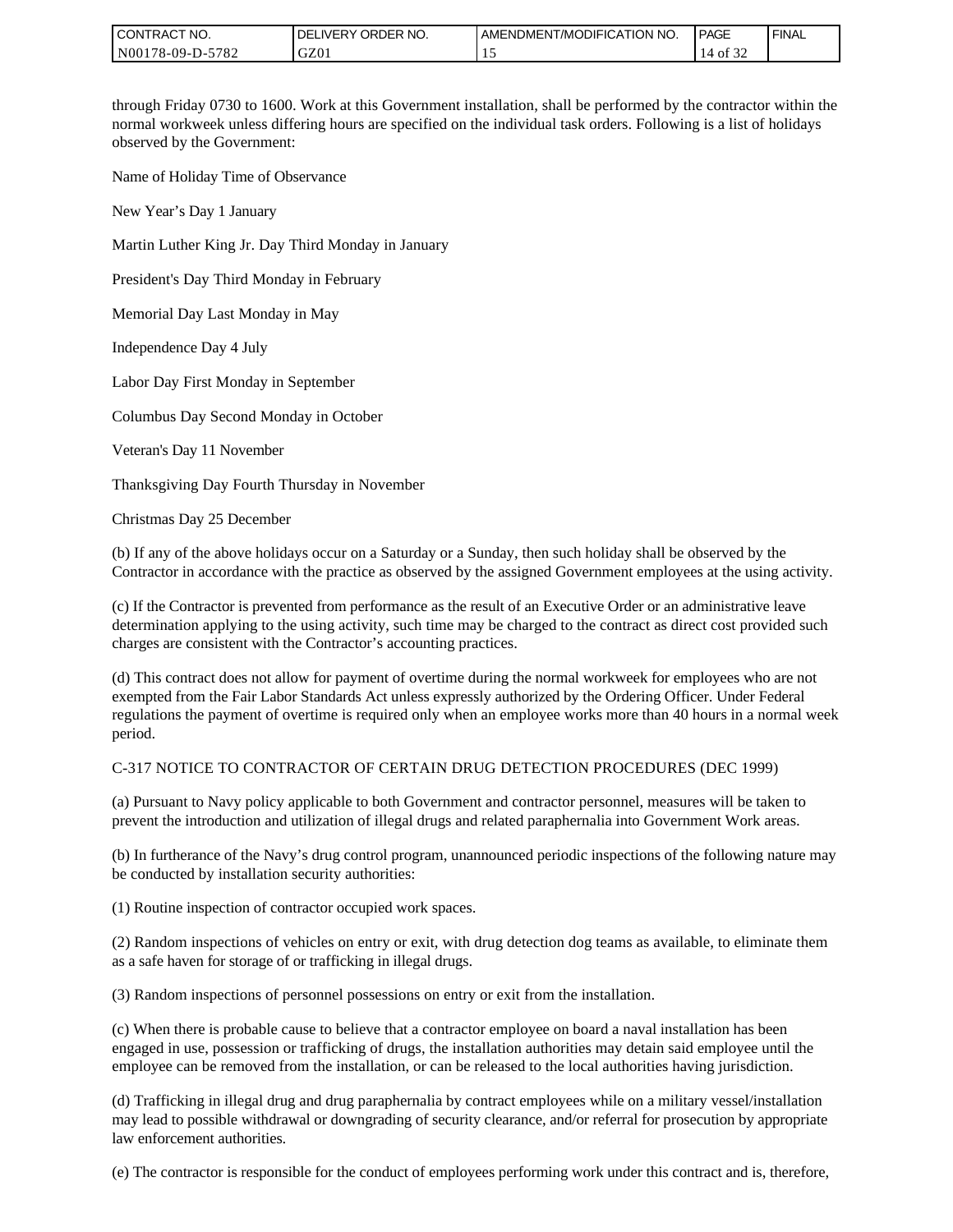| I CONTRACT NO.         | ORDER<br>NO.<br><b>DELIVERY</b> | AMENDMENT/MODIFICATION NO. | <b>PAGE</b>                | ' FINAL |
|------------------------|---------------------------------|----------------------------|----------------------------|---------|
| N00178-09-D-5<br>-5782 | GZ01                            | . .                        | $\sim$ $\sim$ $\sim$<br>ΟĪ |         |

responsible to assure that employees are notified of these provisions prior to assignment.

(f) The removal of contractor personnel from a Government vessel or installation as a result of the drug offenses shall not be cause for excusable delay, nor shall such action be deemed a basis for an equitable adjustment to price, delivery or other provisions of this contract.

C-718 ACCESSIBILITY OF ELECTRONIC AND INFORMATION TECHNOLOGY (JUN 2001)

(a) Each Electronic and Information Technology (EIT) supply or service provided under this contract shall comply with the EIT Accessibility Standards listed below:

[The Contracting Officer shall consult with the program office to determine which standards listed in subsection (a) apply and shall check all applicable standards prior to issuing the solicitation.]

\_\_36 C.F.R. § 1194.21 (Software Applications and operating systems

\_\_36 C.F.R. § 1194.22 (Web-based and internet information and applications)

\_\_36 C.F.R. § 1194.23 (Telecommunications products)

\_\_36 C.F.R. § 1194.24 (Video and multimedia products)

\_\_36 C.F.R. § 1194.25 (Self contained, closed products)

\_\_36 C.F.R. § 1194.26 (Desktop and portable computers)

In addition, each EIT supply or service provided under this contract shall comply with 36 C.F.R. § 1194.31 (Functional performance criteria) and 36 C.F.R. § 1194.41 (Information, documentation, and support).

(b) If the Contracting Officer determines that any supply or service delivered under this contract does not comply with the EIT Accessibility Standards, the Contracting Officer will notify the Contractor in writing accordingly. If the Contractor fails to promptly correct or replace the nonconforming products or services with conforming products or services within the delivery schedule contained in the contract, the Government will have the rights and remedies contained in the contract.

(End of specification)

#### C-719 EXEMPTION FROM ELECTRONIC AND INFORMATION TECHNOLOGY ACCESSIBILITY REQUIREMENTS (JUN 2001)

(a) The Government has determined that the following exemption(s) to the Electronic and Information Technology (EIT) Accessibility Standards (36 C.F.R. § 1194) are applicable to this procurement:

The EIT to be provided under this contract has been designated as a National Security System.

\_\_\_\_ The EIT acquired by the contractor is incidental to this contract.

\_\_\_\_ The EIT to be provided under this contract would require a fundamental alteration in the nature of the product or its components in order to comply with the EIT Accessibility Standards.

The EIT to be provided under this contract will be located in spaces frequented only by service personnel for maintenance, repair, or occasional monitoring of equipment.

\_\_\_\_ Compliance with the EIT Accessibility Standards would impose an undue burden on the agency.

\_\_\_\_ The EIT to be provided under this contract is purchased in accordance with FAR Subpart 13.2 prior to January 1, 2003.

(b) Notwithstanding that an exemption exists, the Contractor may furnish supplies or services provided under this contract that comply with the EIT Accessibility Standards (36 C.F.R. § 1194).

#### C-720 PERFORMANCE BASED REVIEW AND ACCEPTANCE PROCEDURES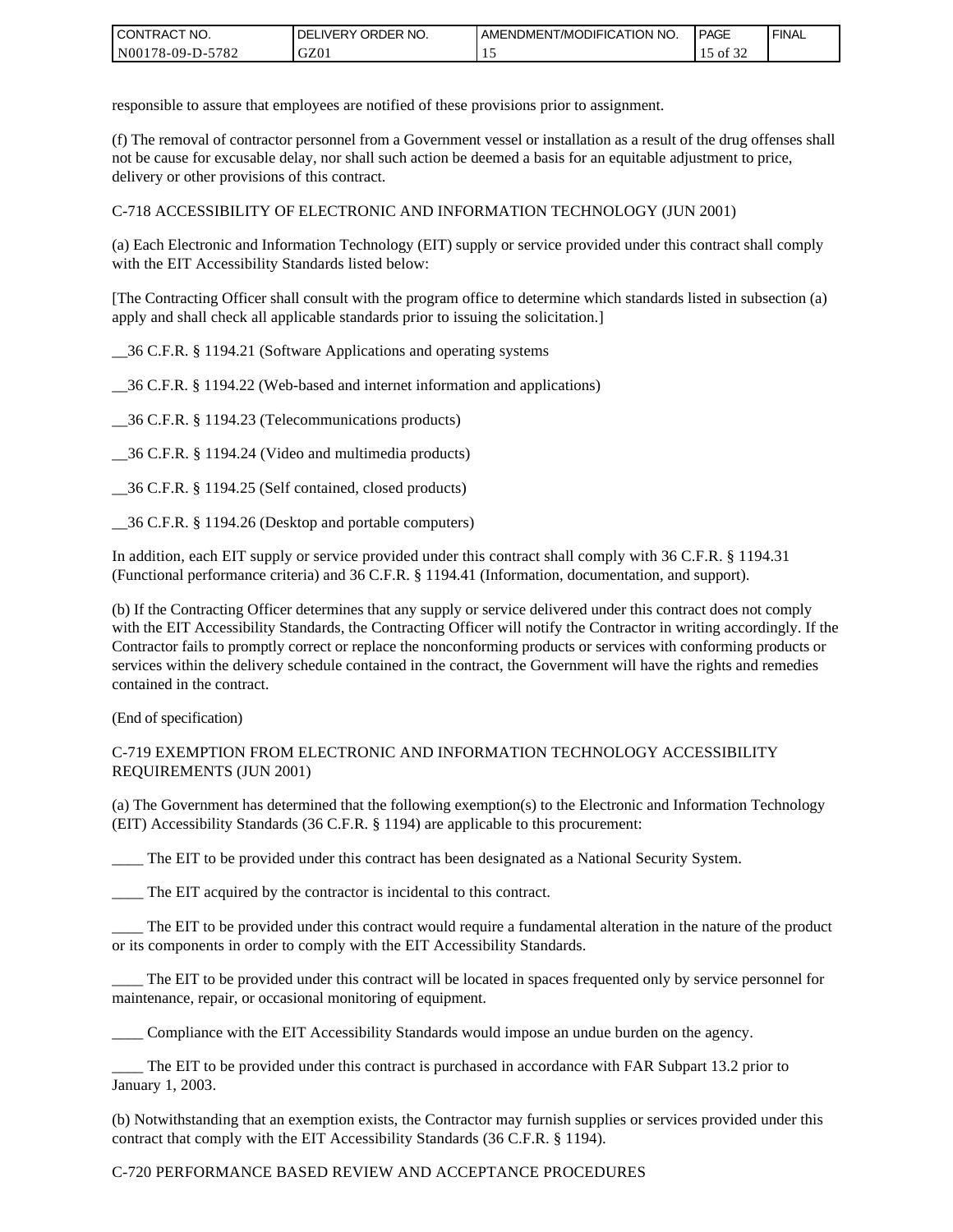| <b>CONTRACT NO.</b> | <b>IDELIVERY ORDER NO.</b> | AMENDMENT/MODIFICATION NO. | <b>PAGE</b>              | ' FINAL |
|---------------------|----------------------------|----------------------------|--------------------------|---------|
| N00178-09-D-5782    | GZ01                       |                            | 0.25<br>0Ī<br>16.<br>ے ر |         |

This is a performance based order, as defined in FAR Part 37.6. Contractor performance will be reviewed in accordance with the Quality Assurance Plan as follows:

#### QUALITY ASSURANCE PLAN

(1) Objective: The purpose of this plan is to provide a quality assurance plan for the services contracted under this Task Order. This plan provides a basis for the Task Order Manager (TOM) to evaluate the quality of the contractor's performance. The oversight provided for in this plan, and the remedy established, will help ensure that service levels are of high quality throughout the task order term.

(2) Performance Standards:

a. The deliverables under this task order will be consistently technically accurate.

b. The services delivered under this task order will be consistently of high quality.

c. The contractor's cost control efforts under this task order will be consistently effective (applicable to cost reimbursement task orders).

d. The contractor will be consistently responsive to Government customers in its performance of this task order.

e. For the purposes of this plan, "consistently" is defined as "generally holding true", "persistently over time", and/or "overall uniformly".

(3) Evaluation Methods: The TOM will conduct performance evaluations based on the standards in paragraph 2 above using the following technique:

a. During the performance period of the task order, the TOM will continually and proactively monitor contractor efforts and obtain input from other Government personnel with performance oversight functions to ascertain the level of compliance with the Performance Standards.

b. Every 12 months after the effective date of the task order, the TOM will prepare a Task Order Performance Evaluation (TOPE) documenting the results of the efforts performed under paragraph 3.a. above.

c. The TOM will upload the TOPE to the SeaPort Portal.

(4) Remedy

a. If the annual Performance Evaluation indicates that the contractor has not met one or more of the Performance Standards, the following negative remedy becomes effective: the TOM will submit a negative TOPE on the SeaPort Portal for the applicable Performance Standard.

b. This is a significant negative remedy as the TOPE is a key part of the Performance Monitoring process which:

i. Provides input to the annual Contractor Performance Assessment Report (CPAR); and

ii. Determines the contractor's ability to earn term extensions to its basic SeaPort-e contract in accordance with the Award Term provisions contained therein.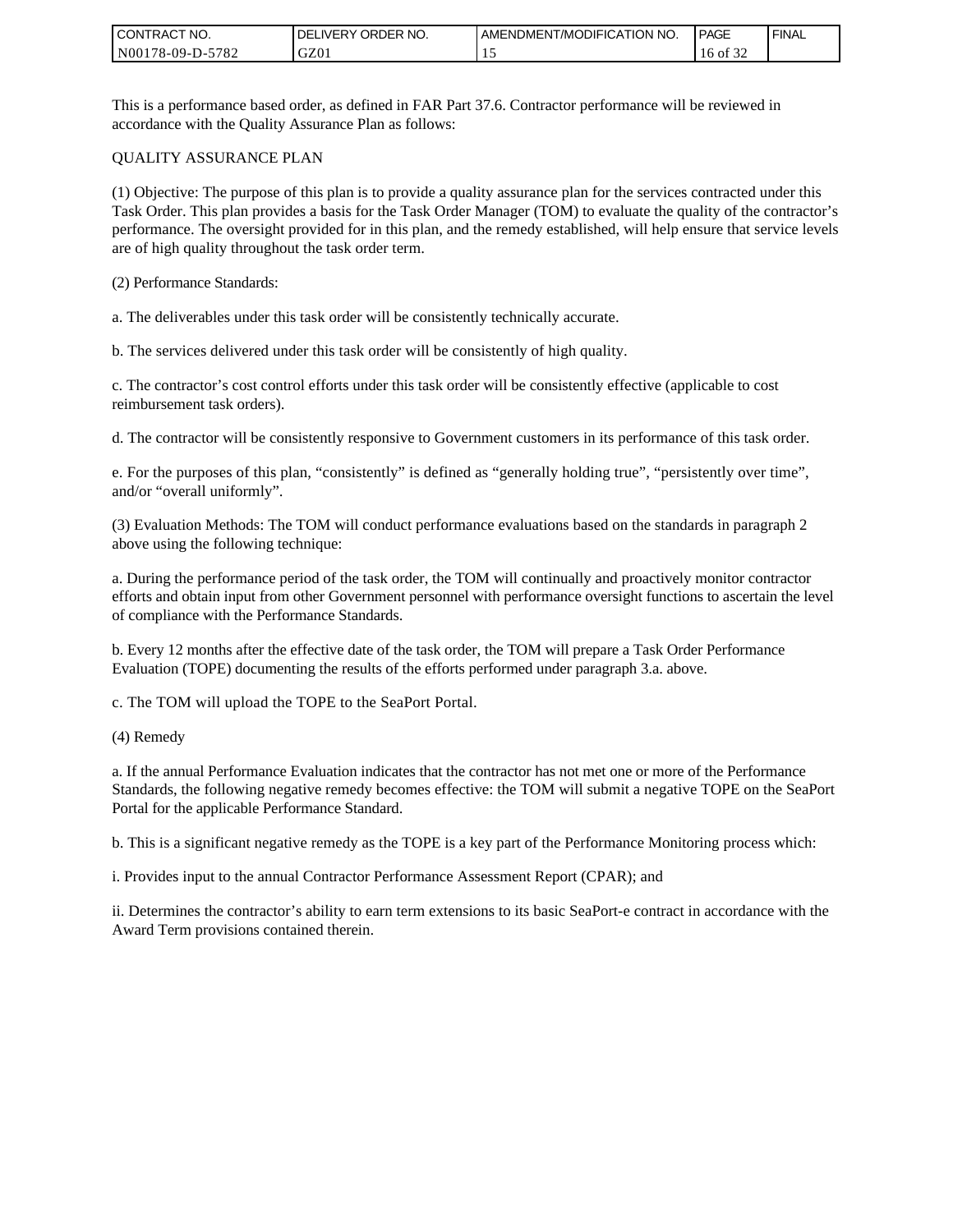| <b>CONTRACT</b><br>'NO.                      | ORDER NO.<br>DE<br><b>IVERY</b> | AMENDMENT/MODIFICATION NO. | <b>PAGE</b>                | <b>FINAL</b> |
|----------------------------------------------|---------------------------------|----------------------------|----------------------------|--------------|
| 5700<br>N00178-09-I<br>D-:<br>$'$ O $\angle$ | GZ01                            | . .                        | $\sim$<br>. .<br>Οİ<br>-24 |              |

# **SECTION D PACKAGING AND MARKING**

SHIP TO INFORMATION:

See Section G - Task Order Manager

Packaging and Marking shall be in accordance with Section D of the SeaPort-e Multiple Award IDIQ contract.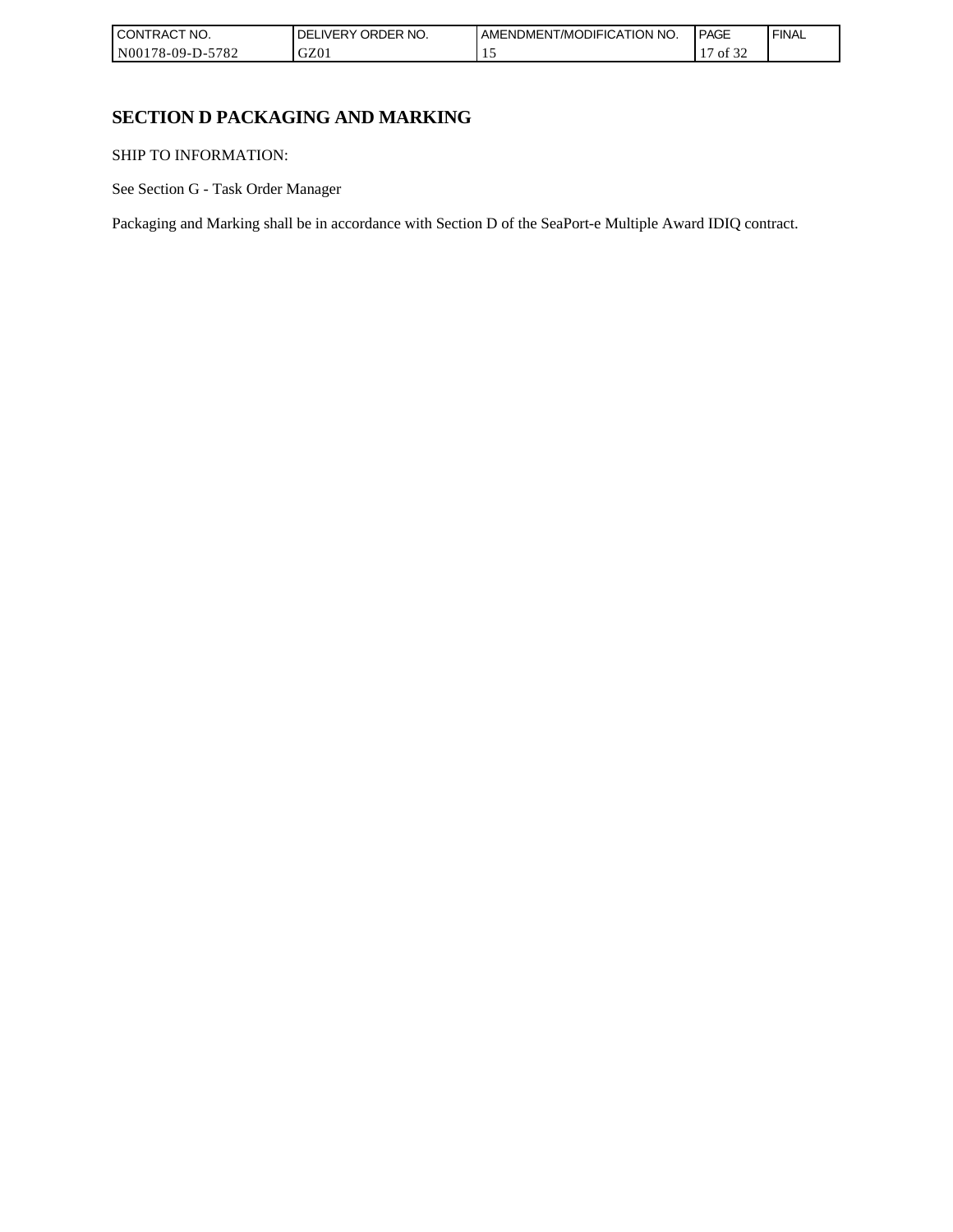| <b>CONTRACT NO.</b> | I DELIVERY ORDER NO. | AMENDMENT/MODIFICATION NO. | PAGE                    | ' FINAL |
|---------------------|----------------------|----------------------------|-------------------------|---------|
| N00178-09-D-5782    | GZ01                 |                            | 0.22<br>ΟĪ<br>10<br>ے ر |         |

# **SECTION E INSPECTION AND ACCEPTANCE**

E-303 INSPECTION AND ACCEPTANCE- - DESTINATION (JAN 2002)

Inspection and acceptance of the services to be furnished hereunder shall be made at destination by the Task Order Manager or his duly authorized representative.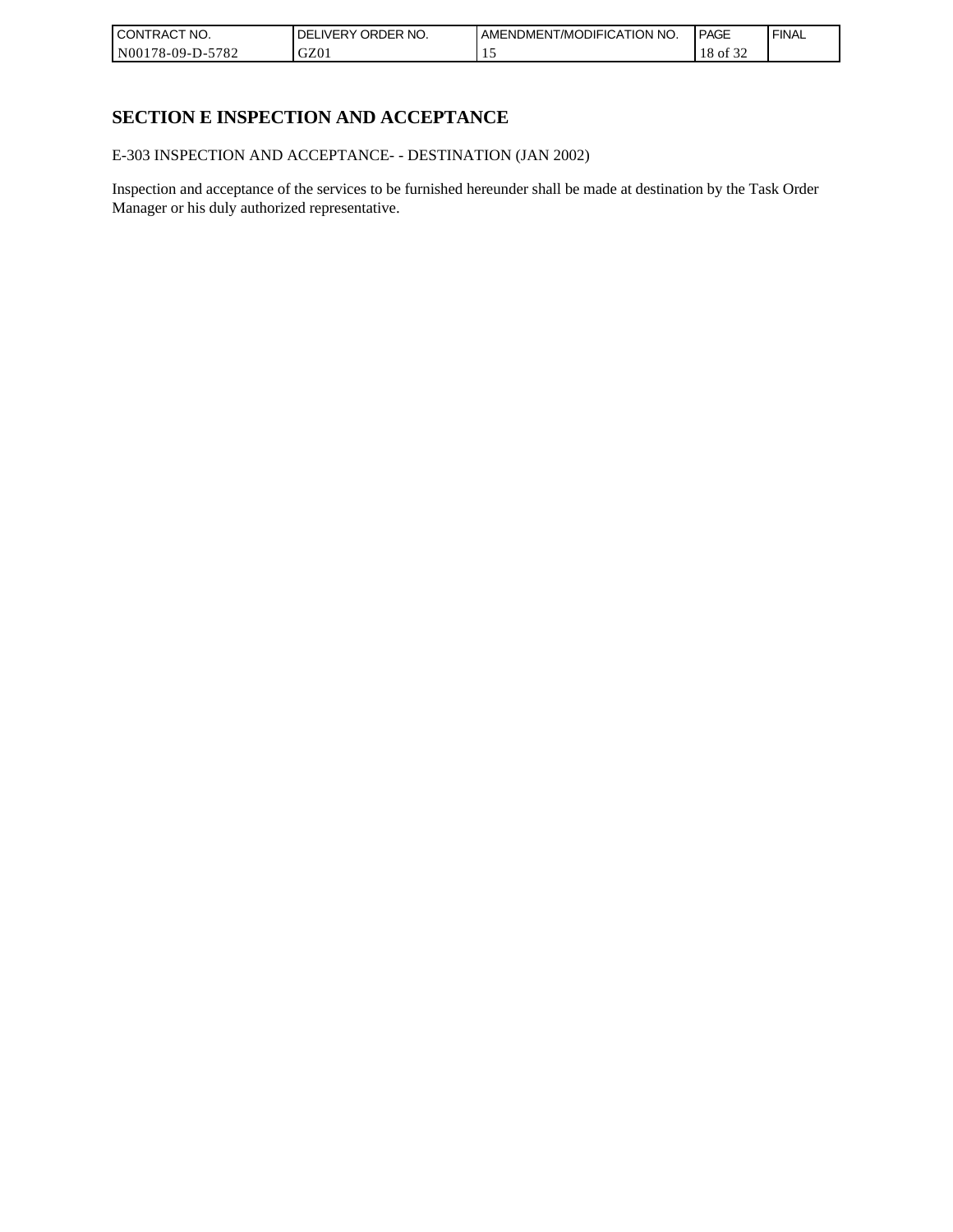| l CON <sup>-</sup><br>'TRACT NO. | NO.<br>ORDER <sup>'</sup><br><b>DELIVERY</b> | AMENDMENT/MODIFICATION<br>I NO. | <b>PAGE</b> | <b>FINAL</b> |
|----------------------------------|----------------------------------------------|---------------------------------|-------------|--------------|
| N00178-09-D-5782                 | GZ01                                         |                                 | ΟĪ<br>ے ر   |              |

### **SECTION F DELIVERABLES OR PERFORMANCE**

The periods of performance for the following Items are as follows:

| 4001 | $1/11/2012 - 1/10/2013$ |
|------|-------------------------|
| 4002 | $9/11/2012 - 9/10/2013$ |
| 4003 | $9/11/2013 - 9/10/2014$ |
| 4004 | $9/11/2014 - 9/10/2015$ |
| 6001 | $1/11/2012 - 1/10/2013$ |
| 6002 | $9/11/2012 - 9/10/2013$ |
| 6003 | $9/11/2013 - 9/10/2014$ |
| 6004 | $9/11/2014 - 9/10/2015$ |

CLIN - DELIVERIES OR PERFORMANCE

The periods of performance for the following Items are as follows:

| $1/11/2012 - 1/10/2013$ |
|-------------------------|
| $9/11/2012 - 9/10/2013$ |
| $9/11/2013 - 9/10/2014$ |
| $9/11/2014 - 9/10/2015$ |
| $1/11/2012 - 1/10/2013$ |
| $9/11/2012 - 9/10/2013$ |
| $9/11/2013 - 9/10/2014$ |
| $9/11/2014 - 9/10/2015$ |
|                         |

The periods of performance for the following Option Items are as follows:

| 4005 | $9/11/2015 - 9/12/2016$ |
|------|-------------------------|
| 6005 | $9/11/2015 - 9/10/2016$ |

Services to be performed hereunder will be provided at (insert specific address and building etc.)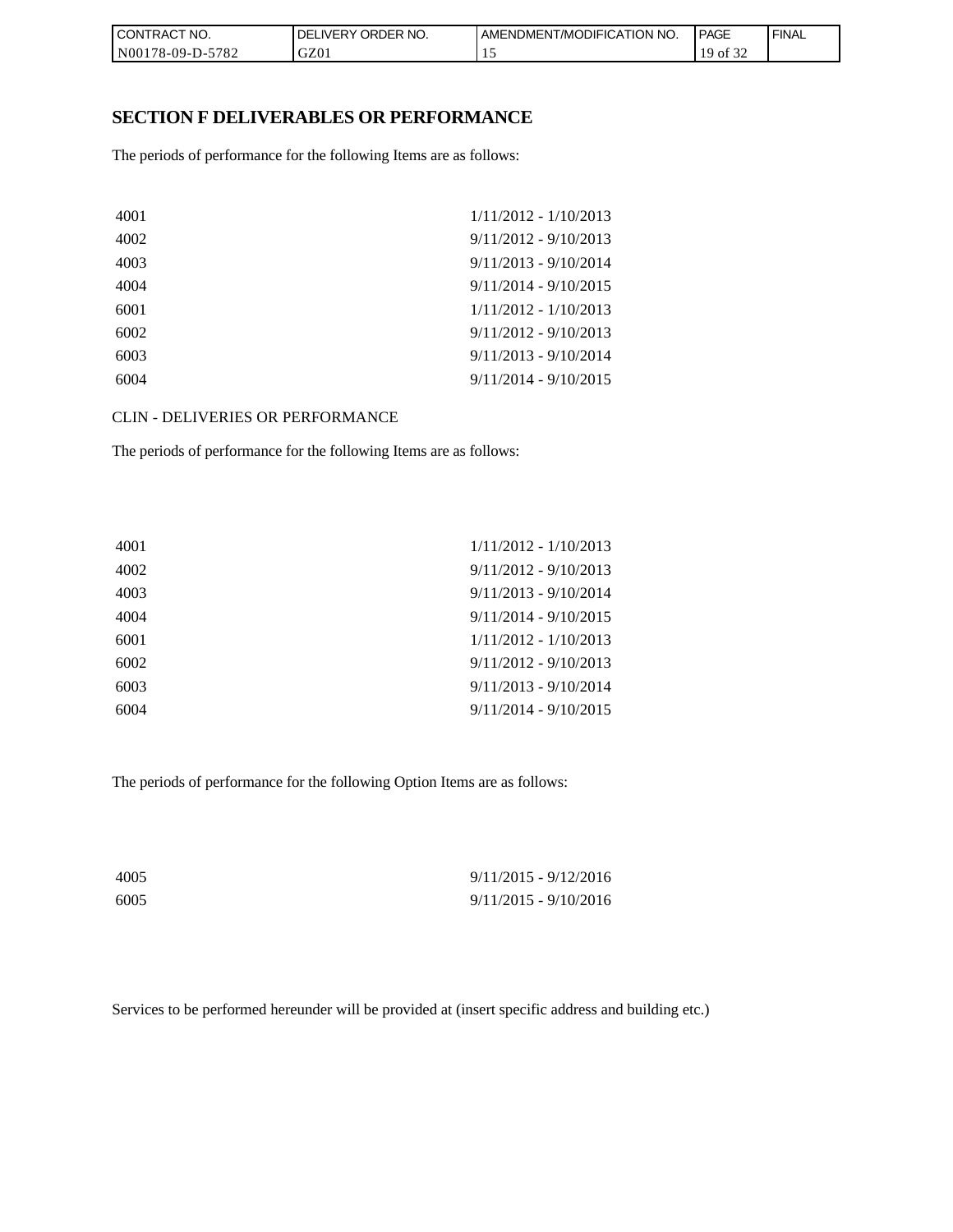| I CONTRACT NO.         | ORDER NO.<br><b>DELIVERY</b> | AMENDMENT/MODIFICATION NO. | <b>PAGE</b>                      | ' FINAL |
|------------------------|------------------------------|----------------------------|----------------------------------|---------|
| N00178-09-D-5<br>-5782 | GZ01                         | . .                        | $\sim$ $\sim$ $\sim$<br>20 of 32 |         |

# **SECTION G CONTRACT ADMINISTRATION DATA**

Task Order Manager

Philip A. Middleton, Code 58210, P. O. Box 19022 North Charleston, SC 29419-9022 [philip.a.middleton@navy.mil](mailto:cphilip.a.middleton@navy.mil), 843-218-3331

G-314 TYPE OF CONTRACT (DEC 1999)

This is a CPFF task order.

G-317 INVOICING INSTRUCTIONS FOR SERVICES USING WIDE AREA WORK FLOW (WAWF) (JAN 2007)

(a) Invoices for services rendered under this task order shall be submitted electronically through the Wide Area Work Flow-Receipt and Acceptance (WAWF). The contractor shall submit invoices for payment per contract terms. The Government shall process invoices for payment per contract terms.

(b) The vendor shall have their CAGE Code activated by calling 1-866-618-5988. Once activated, the vendor shall self-register at the WAWF website at [https://wawf.eb.mil.](https://wawf.eb.mil/) Vendor training is available on the internet at [https://wawftraining.eb.mil.](https://wawftraining.eb.mil/) Additional support can be accessed by calling the Navy WAWF Assistance Line at 1-800-559-9293.

(c) Back-up documentation can be included and attached to the invoice in WAWF. Attachments created with any Microsoft Office product, or Adobe (.pdf files), is attachable to the invoice in WAWF.

(d) A separate invoice will be prepared no more frequently than every two weeks. Do not combine the payment claims for services provided under this contract.

(e) The following information is provided for completion of the invoice in WAWF:

| Invoice Type        | <b>Cost Vouchers</b>             |
|---------------------|----------------------------------|
| Issued by           | N65236                           |
| Admin by            | Code S2404A DCMA MANASSAS        |
| <b>DCAA</b> Auditor | Code DCAA Branch Office          |
| Service Approver    | Code S2404A DCMA MANASSAS        |
| Pay by              | Code HQ0338 DFAS COLUMBUS CENTER |

Pursuant to the requirement at DFARS PGI 204.7108, Payment Instructions (d) (12) none of the standard payment instructions identified in paragraphs (d)(1) through (11) of this section are appropriate, the Payment instructions below provide a significantly better reflection of how funds will be expended in support of contract performance.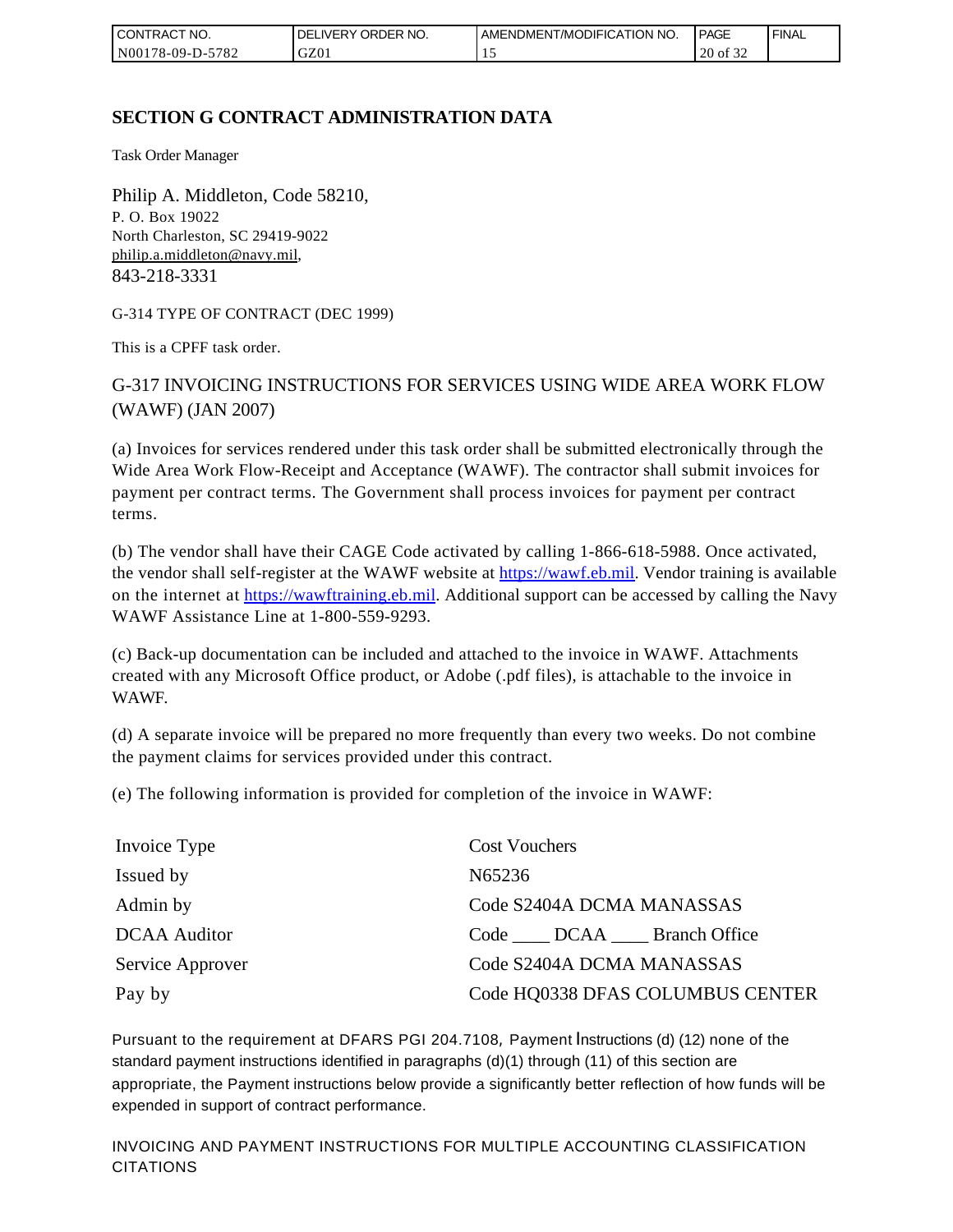| <b>CONTRACT NO.</b> | ' ORDER NO.<br><b>DELIVERY</b> | AMENDMENT/MODIFICATION NO. | PAGE                                  | ' FINAL |
|---------------------|--------------------------------|----------------------------|---------------------------------------|---------|
| N00178-09-D-5782    | GZ01                           | . .                        | $c \wedge c$<br>ΟĪ<br>$\sim$ 1<br>ے ر |         |

Consistent with task order clause 5252.232-9206, Segregation of Costs, the contractor shall segregate and accumulate costs for the performance of this task order by the appropriate Accounting Classification Reference Number (ACRN). The contractor's invoice shall identify the appropriate Contract and Task Order numbers. For the work performed, invoiced costs shall be associated to the Contract Line Item Number (CLIN), the Contract Subline Item (SLIN), and the specific ACRN. Invoices submitted to the paying office that do not comply with this requirement will be returned to the contractor for resubmission. The contractor shall provide an electronic copy of each invoice to the Task Order Manager at the time of submission to DCAA/DFAS. The paying office will disburse funds in strict compliance with the amounts invoiced by CLIN/SLIN/ACRN.

#### ACTIVITY OMBUDSMAN

The SPAWAR Ombudsman for this Task Order is:

Name: Code: 8.6.2 Address: PO Box 190022, N. Charleston, SC 29419 Phone: (843) 218-5115 Email: Accounting Data SLINID PR Number Amount -------- ---------------------- ---------------------400101 1300239279 25000.00 LLA : AA 970130.1212D 2012 010 1 010400807793-1 884 257.22 DRAM 26316 044226 Standard Number: DRAM 26316/AA NWA: 100000579665 0060 ALL TASKS IN THE PWS BASE Funding 25000.00 Cumulative Funding 25000.00 MOD 01 400102 1300286595 270000.00 LLA : AB 9720130 1212 201 2 010 1 010100 80 7700-1 884 257.31 P RM 22085 Standard Number: PRM 22085/AA NWA: 100000579674 0060 ALL TASKS 600101 1300286595 10000.00 LLA : AB 9720130 1212 201 2 010 1 010100 80 7700-1 884 257.31 P RM 22085 Standard Number: PRM 22085/AA NWA: 100000579674 0060 ODCS MOD 01 Funding 280000.00 Cumulative Funding 305000.00 MOD 02 400201 1300298860 1865000.00  $T.T.A$  : AC 9720130.18P2 252 46896 0 068688 2D JTF42 468962 1H303Q Standard Number: N4689612MPJTF42/AA NWA: 100000742221 0060 TASK MCIS CNDSP 600201 1300298860 20000.00 LLA : AC 9720130.18P2 252 46896 0 068688 2D JTF42 468962 1H303Q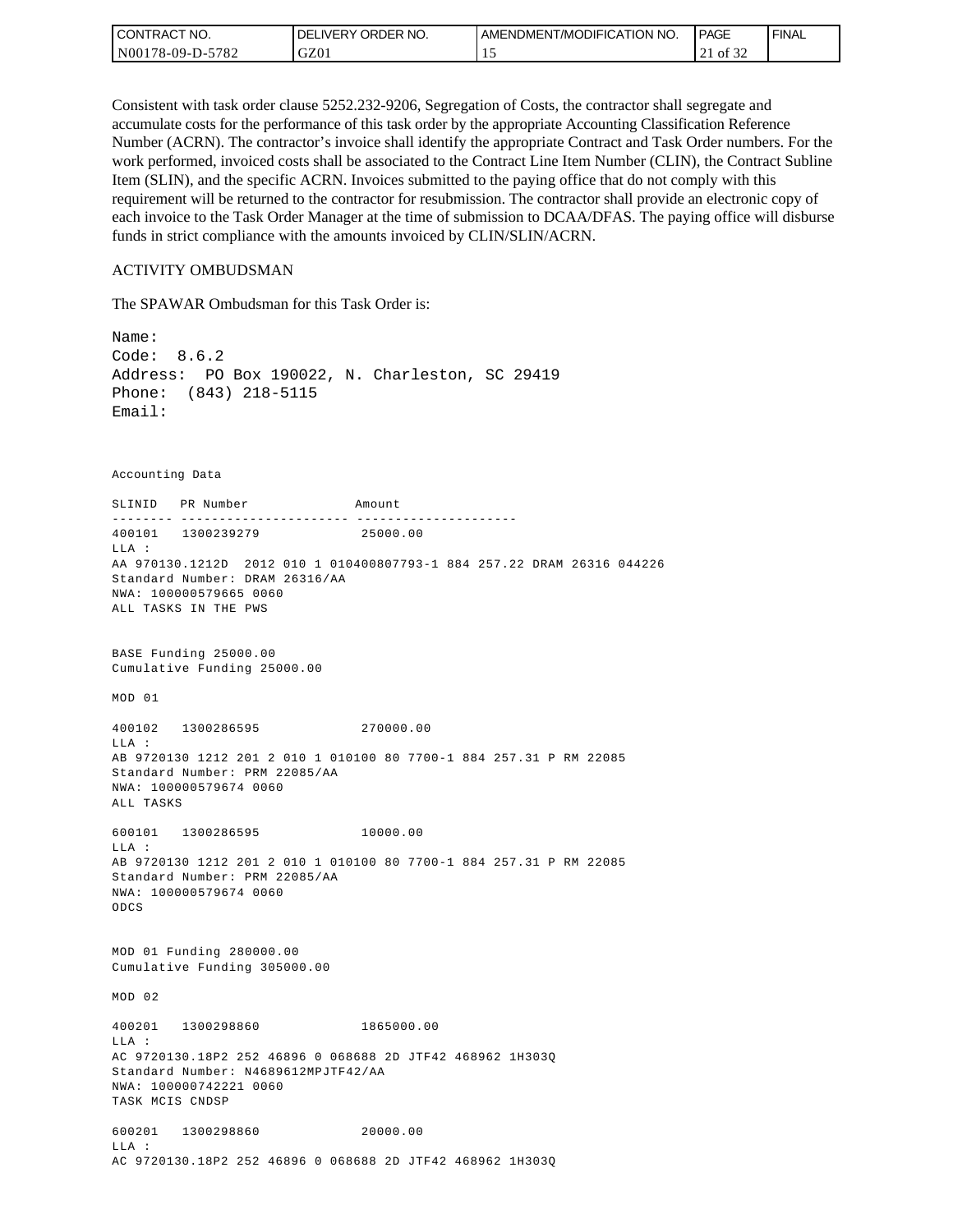CONTRACT NO. DELIVERY ORDER NO. AMENDMENT/MODIFICATION NO. **PAGE**  FINALCONTRACT NO.<br>
NO0178-09-D-5<br>
Standard Numb<br>
Non 178-09-D-5<br>
Standard Numb<br>
NNA: 10000074<br>
ODCS TASK MCI<br>
Cumulative Fu<br>
MOD 03<br>
400202 1300<br>
400202 1300<br>
LLA:<br>
AD 970130.131<br>
Standard Numb<br>
NNA: 10000077<br>
MOD 03 Fundin<br>
Cu N00178-09-D-5782 GZ01 15 22 of 32 Standard Number: N4689612MPJTF42/AA NWA: 100000742221 0060 ODCS TASK MCIS CNDSP MOD 02 Funding 1885000.00 Cumulative Funding 2190000.00 MOD 03 400202 1300319971 272477.34  $T.T.A$  : AD 970130.1313D 2013 0101010400807793-1884 257.31 PRM 3347 044226 Standard Number: PRM 33474 NWA: 100000773020 0060 MOD 03 Funding 272477.34 Cumulative Funding 2462477.34 MOD 04 400203 1300332147 185367.00 LLA : AE 9730130 1884 201 3 010 1 010400 80 7793-1 884 257.31 P RM 34293 044226 Standard Number: PRM 34293 NWA: 100000809878 0060 TASK MCIS NETTOPS MOD 04 Funding 185367.00 Cumulative Funding 2647844.34 MOD 05 Funding 0.00 Cumulative Funding 2647844.34 MOD 06 400204 1300354996 150000.00  $T.T.A$  : AG 970130.1313D 2013 0101010400807793-1884 275.31 PRM35086 044226 Standard Number: PMR 35086 NWA:100000832927-0060 TASK MCIS NETTOPS 400205 1300354996 125000.00 LLA : AH 970130.1313D 2013 0101010400807793-1884 275.31 PRM35050 044226 Standard Number: PRM 35050 NWA: 100000832928-0060 TASK MCIS NETTOPS 600202 1300354996 5000.00 LLA : AH 970130.1313D 2013 0101010400807793-1884 275.31 PRM35050 044226 Standard Number: PRM 35050 NWA: 100000832928-0060 ODCS MCIS NETTOPS MOD 06 Funding 280000.00 Cumulative Funding 2927844.34 MOD 07 Funding 0.00 Cumulative Funding 2927844.34 MOD 08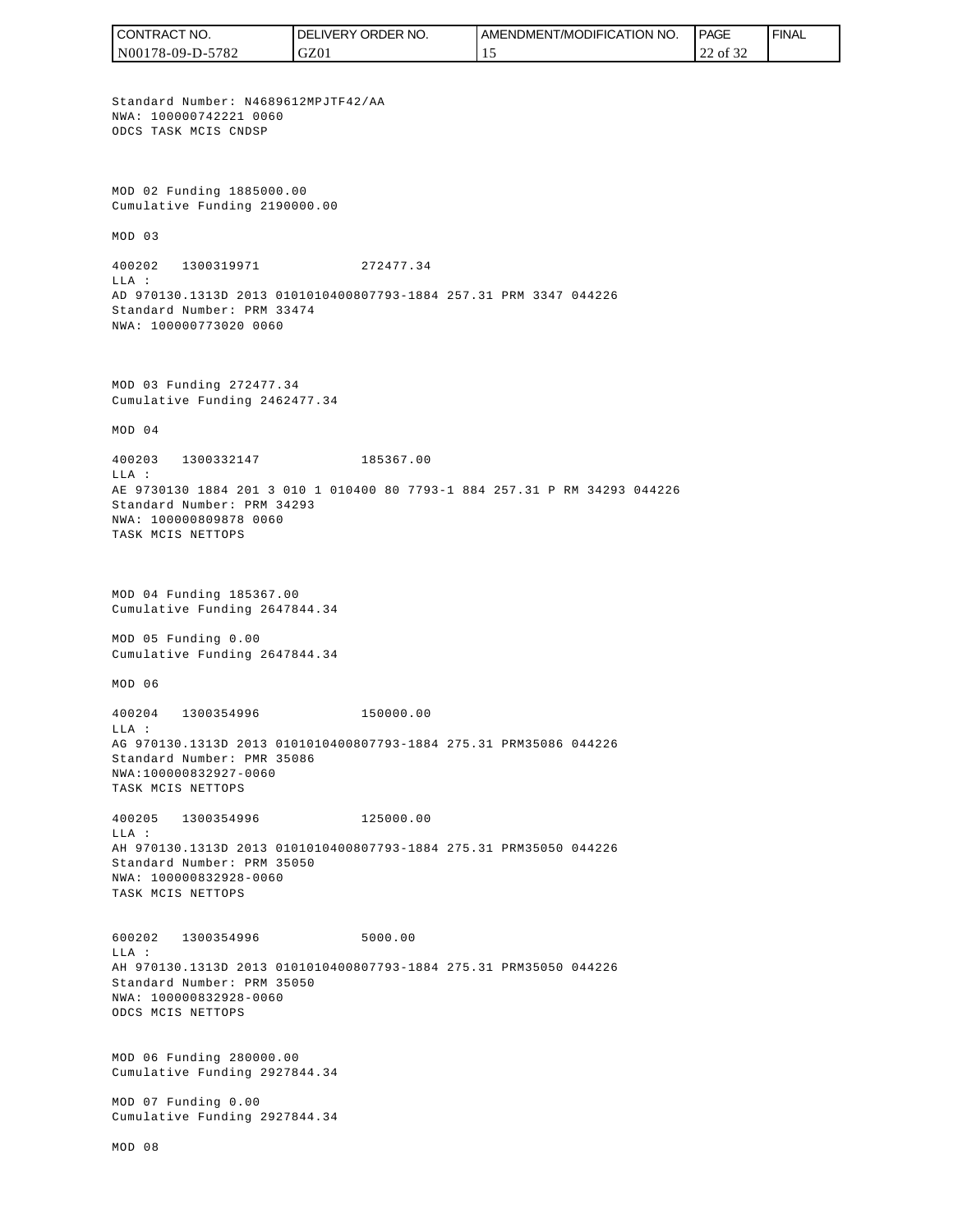400301 1300373150 1700000.00  $T.T.A$  : AJ 9730130 18P2 253 46896 0 068688 2D PJTF38 4689631H304Q Standard Number: N4689613MPJTF38 NWA: 100000831524-0060 MCIS NETTOPS 400302 1300373150 180000.00 LLA : AK 9730130 1884 010 10104 0 080779 3 257.31 PRM36219 044226 Standard Number: PRM 36219 NWA: 100000852592-0060 MCIS NETTOPS 400303 1300373150 50000.00 LLA : AL 9730130 1884 010 10104 0 080779 3 257.31 PRM36229 044226 Standard Number: PRM 36229 NWA: 100000852590-0060 MCIS NETTOPS 600301 1300373150 9215.99  $T.T.A$  : AJ 9730130 18P2 253 46896 0 068688 2D PJTF38 4689631H304Q MOD 08 Funding 1939215.99 Cumulative Funding 4867060.33 MOD 09 Funding 0.00 Cumulative Funding 2927844.34 MOD 10 Funding 0.00 Cumulative Funding 4867060.33 MOD 11 400304 1300394554 150000.00 LLA : AM 970130.1414D 1884 0101010400807793 257.31 PRM46252 044226 Standard Number: PRM 46252 NWA: 100000876563 0060 TASK MCIS NETTOPS MOD 11 Funding 150000.00 Cumulative Funding 5017060.33 MOD 12 Funding 0.00 Cumulative Funding 5017060.33 MOD 13 400305 1300415544 450000.00  $T.T.A$  : AN 970130.1414D 1884 0101010400807793 257.31 PRM47234 044226 Standard Number: PRM47234 NWA: 100000876217 0060 MCIS NETTOPS MOD 13 Funding 450000.00 Cumulative Funding 5467060.33 MOD 14 400306 1300436371 432000.00  $T.T.A$  : AP 970130 1414D 1884 010 10104 0 080779 3 257.31 PRM47625 044226 Standard Number: PRM 47625 NWA: 100000876218 0060 IA CNDSP SUPPORT N00178-09-D-5782 GZ01 15 23 of 32

CONTRACT NO.

DELIVERY ORDER NO.

AMENDMENT/MODIFICATION NO.

**PAGE** 

FINAL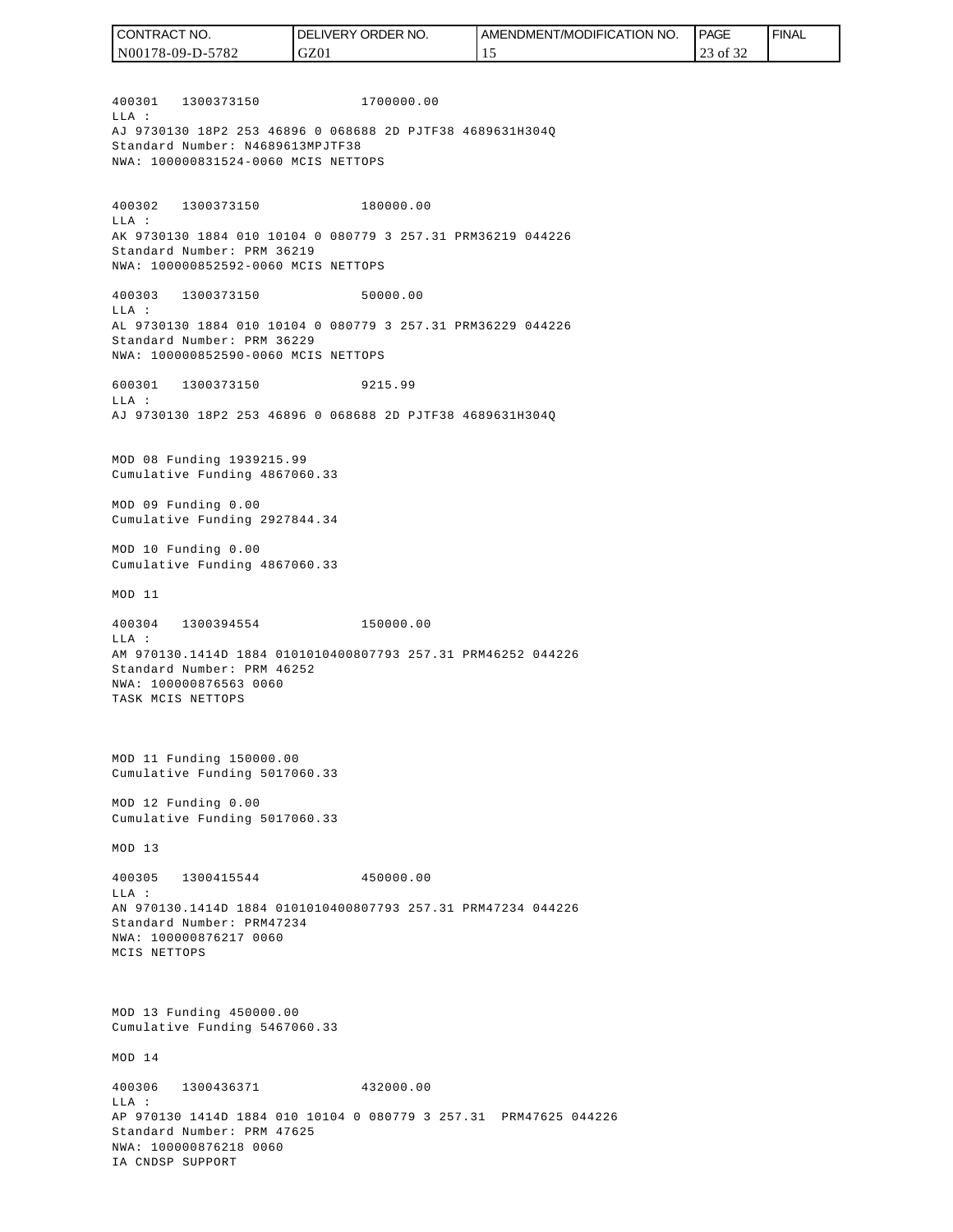| ' CONTRACT NO.   | NO.<br><b>DELIVERY ORDER</b> | AMENDMENT/MODIFICATION NO. | <b>PAGE</b> | <b>FINAL</b> |
|------------------|------------------------------|----------------------------|-------------|--------------|
| N00178-09-D-5782 | GZ0 <sub>1</sub>             | . .                        | 24<br>0Ī    |              |

400307 1300436371 100000.00 LLA : AQ 970130 1414D 1884 010 10104 0 080779 3 257.31 PRM47236 044226 Standard Number: PRM 47236 NWA: 100000876564 0060 NETTOPS SUPPORT

600302 1300436371 1000.00 LLA : AP 970130 1414D 1884 010 10104 0 080779 3 257.31 PRM47625 044226 Standard Number: PRM 47625 NWA:100000876218 0060 ODCs IA CNDSP

MOD 14 Funding 533000.00 Cumulative Funding 6000060.33

MOD 15

400401 1300443439 146506.30 LLA : AR 970130.1414D 1884 0101010400807793 257.31 PRM47246 044226 Standard Number: PRM 47246 NWA: 100000876513 0060 HAIMS SUPPORT

400402 1300443439 326566.16 LLA : AS 970130.1414D 1884 0101010400807793 257.31 PRM47632 044226 Standard Number: PRM 47632 NWA: 100000876514 0060 HAIMS SUPPORT

400403 1300443439 170045.28 LLA : AT 970130.1414D 1884 0101010400807793 257.31 PRM47629 044226 Standard Number: PRM 47629 NWA: 100000876565 0060 NET OPS

600401 1300443439 2000.00  $T.T.A$  : AS 970130.1414D 1884 0101010400807793 257.31 PRM47632 044226 Standard Number: PRM 47632 NWA: 100000876514 0060 ODC HAIMS SUPPORT

MOD 15 Funding 645117.74 Cumulative Funding 6645178.07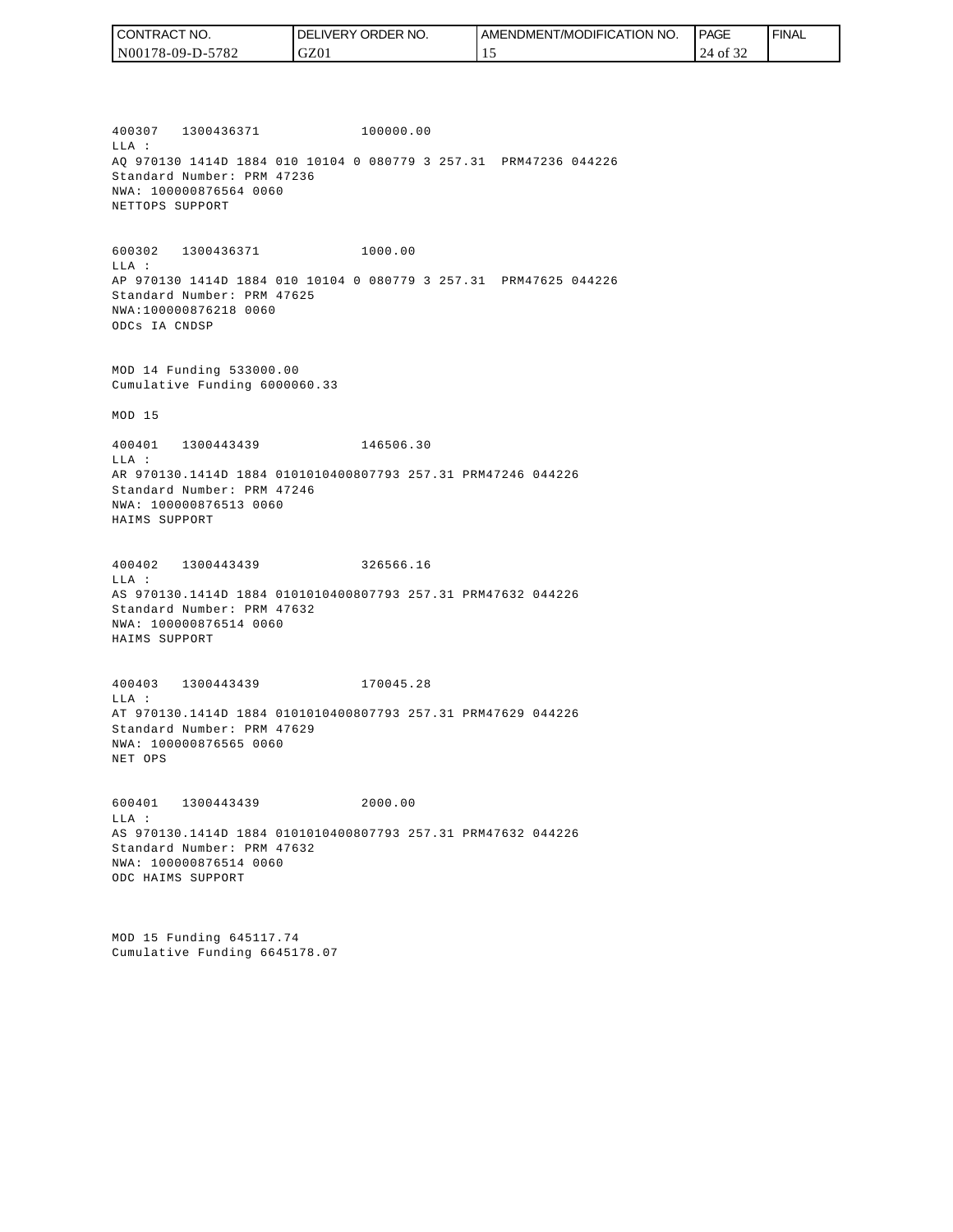| I CON <sup>-</sup><br>'TRACT NO. | NO.<br>ORDER<br>DELIVERY | AMENDMENT/MODIFICATION NO. | <b>I PAGE</b>       | ' FINAL |
|----------------------------------|--------------------------|----------------------------|---------------------|---------|
| N00178-09-D-5<br>$-5782$         | GZ01                     |                            | 0.22<br>of 32<br>رے |         |

# **SECTION H SPECIAL CONTRACT REQUIREMENTS**

#### 5252.232-9206 SEGREGATION OF COSTS (DEC 2003)

(a) The Contractor agrees to segregate costs incurred under this task order at the lowest level of performance, either task or subtask, rather than on a total task order basis, and to submit invoices reflecting costs incurred at that level. Invoices shall contain summaries of work charged during the period covered, as well as overall cumulative summaries by labor category for all work invoiced to date (if applicable), by line item, task or subtask.

(b) Where multiple lines of accounting are present, the ACRN preceding the accounting citation will be found in Section B and/or Section G. Payment of Contractor invoices shall be accomplished only by charging the ACRN that corresponds to the work invoiced.

(c) Except when payment requests are submitted electronically as specified in the clause at DFARS 252.232-7003, Electronic Submission of Payment Requests, one copy of each invoice or voucher will be provided, at the time of submission to DCAA, to the Task Order Manager.

#### H-350 REIMBURSEMENT OF TRAVEL COSTS (NOV 2005)

(a) Contractor Request and Government Approval of Travel

Any travel under this contract must be specifically requested in writing, by the contractor prior to incurring any travel costs. If this contract is a definite or indefinite delivery contract, then the written Government authorization will be by task/delivery orders issued by the Ordering Officer or by a modification to an issued task/delivery order. If this contract is not a definite or indefinite delivery contract, then the written Government authorization will be by written notice of approval from the Contracting Officer's Representative (COR). The request shall include as a minimum, the following:

- (1) Contract number
- (2) Date, time, and place of proposed travel
- (3) Purpose of travel and how it relates to the contract
- (4) Contractor's estimated cost of travel
- (5) Name(s) of individual(s) traveling and;
- (6) A breakdown of estimated travel and per diem charges.
- (b) General

(1) The costs for travel, subsistence, and lodging shall be reimbursed to the contractor only to the extent that it is necessary and authorized for performance of the work under this contract. The costs for travel, subsistence, and lodging shall be reimbursed to the contractor in accordance with the Federal Acquisition Regulation (FAR) 31.205-46, which is incorporated by reference into this contract. As specified in FAR 31.205-46(a) (2), reimbursement for the costs incurred for lodging, meals and incidental expenses (as defined in the travel regulations cited subparagraphs  $(b)(1)(i)$  through  $(b)(1)(iii)$  below) shall be considered to be reasonable and allowable only to the extent that they do not exceed on a daily basis the maximum per diem rates in effect at the time of travel as set forth in the following:

(i) Federal Travel Regulation prescribed by the General Services Administration for travel in the contiguous 48 United States;

(ii) Joint Travel Regulation, Volume 2, DoD Civilian Personnel, Appendix A, prescribed by the Department of Defense for travel in Alaska, Hawaii, The Commonwealth of Puerto Rico, and the territories and possessions of the United States; or

(iii) Standardized Regulations, (Government Civilians, Foreign Areas), Section 925, "Maximum Travel Per Diem Allowances in Foreign Areas" prescribed by the Department of State, for travel in areas not covered in the travel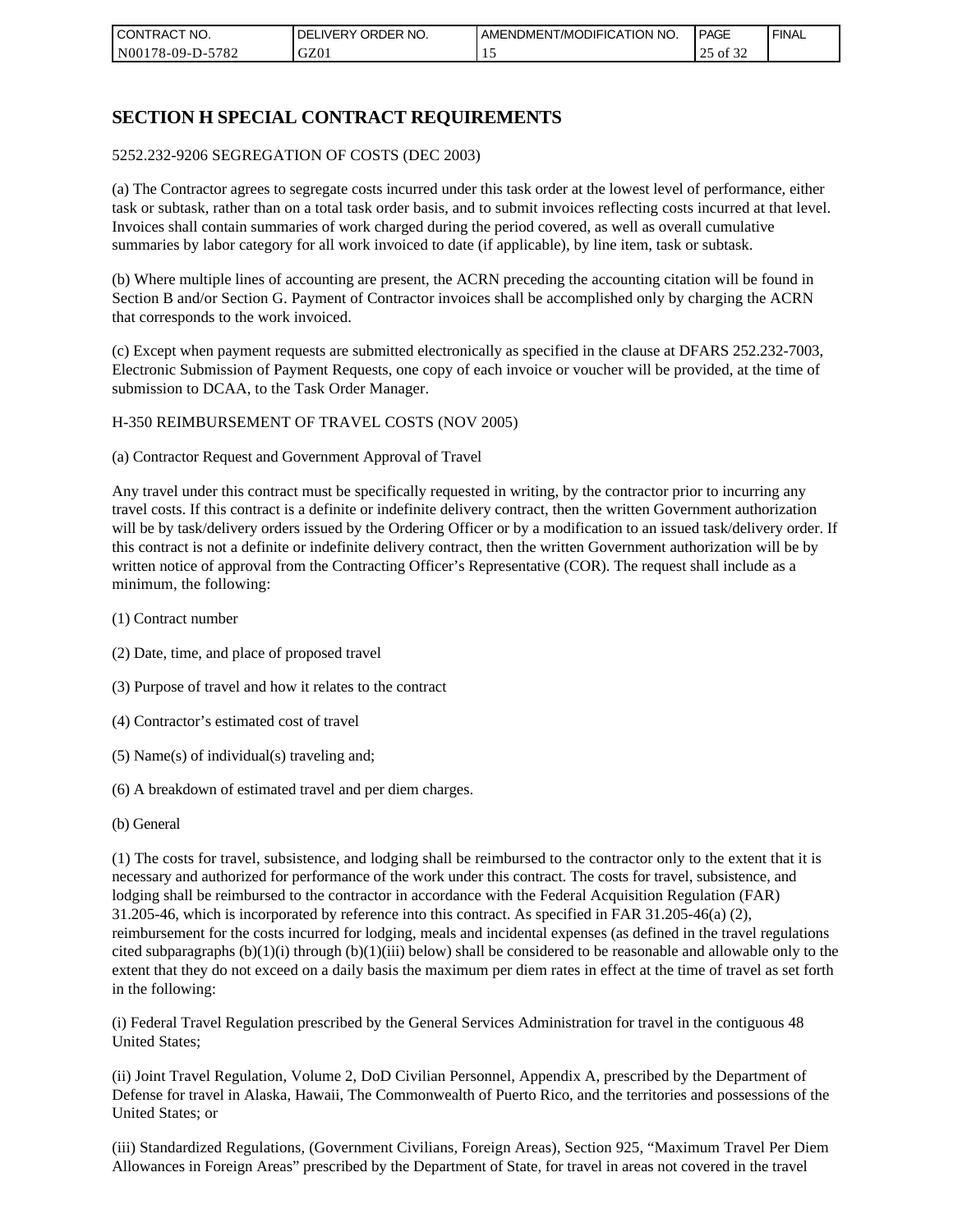| I CONTRACT NO.           | ' ORDER NO.<br><b>DELIVERY</b> | AMENDMENT/MODIFICATION NO. | <b>PAGE</b>         | <b>FINAL</b> |
|--------------------------|--------------------------------|----------------------------|---------------------|--------------|
| N00178-09-D-5<br>$-5782$ | GZ01                           | . .                        | 26<br>$\cdot$ of 3. |              |

regulations cited in subparagraphs  $(b)(1)(i)$  and  $(b)(1)(ii)$  above.

(2) Personnel in travel status from and to the contractor's place of business and designated work site or vice versa, shall be considered to be performing work under the contract, and contractor shall bill such travel time at the straight (regular) time rate; however, such billing shall not exceed eight hours per person for any one person while in travel status during one calendar day.

(c) Per Diem

(1) The contractor shall not be paid per diem for contractor personnel who reside in the metropolitan area in which the tasks are being performed. Per diem shall not be paid on services performed at contractor's home facility and at any facility required by the contract, or at any location within a radius of 50 miles from the contractor's home facility and any facility required by this contract.

(2) Costs for subsistence and lodging shall be paid to the contractor only to the extent that overnight stay is necessary and authorized in writing by the Government for performance of the work under this contract per paragraph (a). When authorized, per diem shall be paid by the contractor to its employees at a rate not to exceed the rate specified in the travel regulations cited in FAR 31.205-46(a)(2) and authorized in writing by the Government. The authorized per diem rate shall be the same as the prevailing locality per diem rate.

(3) Reimbursement to the contractor for per diem shall be limited to payments to employees not to exceed the authorized per diem and as authorized in writing by the Government per paragraph (a). Fractional parts of a day shall be payable on a prorated basis for purposes of billing for per diem charges attributed to subsistence on days of travel. The departure day from the Permanent Duty Station (PDS) and return day to the PDS shall be 75% of the applicable per diem rate. The contractor shall retain supporting documentation for per diem paid to employees as evidence of actual payments, as required by the FAR 52.216-7 "Allowable Cost and Payment" clause of the contract.

#### (d) Transportation

(1) The contractor shall be paid on the basis of actual amounts paid to the extent that such transportation is necessary for the performance of work under the contract and is authorized in writing by the Government per paragraph (a).

(2) The contractor agrees, in the performance of necessary travel, to use the lowest cost mode commensurate with the requirements of the mission and in accordance with good traffic management principles. When it is necessary to use air or rail travel, the contractor agrees to use coach, tourist class or similar accommodations to the extent consistent with the successful and economical accomplishment of the mission for which the travel is being performed. Documentation must be provided to substantiate non-availability of coach or tourist if business or first class is proposed to accomplish travel requirements.

(3) When transportation by privately owned conveyance (POC) is authorized, the contractor shall be paid on a mileage basis not to exceed the applicable Government transportation rate specified in the travel regulations cited in FAR 31.205-46(a)(2) and is authorized in writing by the Government per paragraph (a).

(4) When transportation by privately owned (motor) vehicle (POV) is authorized, required travel of contractor personnel, that is not commuting travel, may be paid to the extent that it exceeds the normal commuting mileage of such employee. When an employee's POV is used for travel between an employee's residence or the Permanent Duty Station and one or more alternate work sites within the local area, the employee shall be paid mileage for the distance that exceeds the employee's commuting distance.

(5) When transportation by a rental automobile, other special conveyance or public conveyance is authorized, the contractor shall be paid the rental and/or hiring charge and operating expenses incurred on official business (if not included in the rental or hiring charge). When the operating expenses are included in the rental or hiring charge, there should be a record of those expenses available to submit with the receipt. Examples of such operating expenses include: hiring charge (bus, streetcar or subway fares), gasoline and oil, parking, and tunnel tolls.

#### (6) Definitions:

(i) "Permanent Duty Station" (PDS) is the location of the employee's permanent work assignment (i.e., the building or other place where the employee regularly reports for work.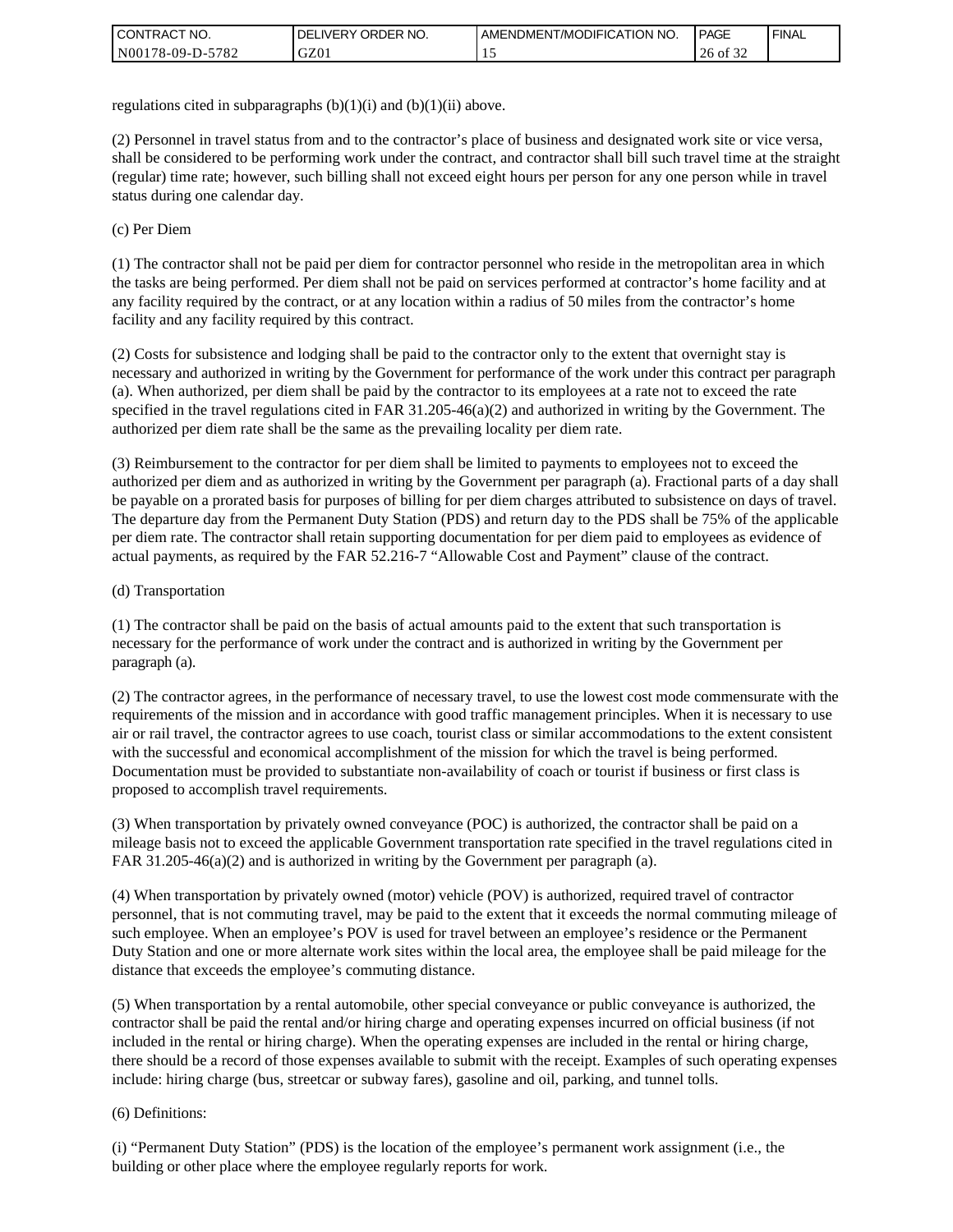| I CONTRACT NO.   | ' ORDER NO.<br>DELIVERY | <b>LAMENDMENT/MODIFICATION NO.</b> | PAGE         | ' FINAL |
|------------------|-------------------------|------------------------------------|--------------|---------|
| N00178-09-D-5782 | GZ01                    | …                                  | of 32<br>ا ت |         |

(ii) "Privately Owned Conveyance" (POC) is any transportation mode used for the movement of persons from place to place, other than a Government conveyance or common carrier, including a conveyance loaned for a charge to, or rented at personal expense by, an employee for transportation while on travel when such rental conveyance has not been authorized/approved as a Special Conveyance.

(iii) "Privately Owned (Motor) Vehicle (POV)" is any motor vehicle (including an automobile, light truck, van or pickup truck) owned by, or on a long-term lease (12 or more months) to, an employee or that employee's dependent for the primary purpose of providing personal transportation, that:

(a) is self-propelled and licensed to travel on the public highways;

(b) is designed to carry passengers or goods; and

(c) has four or more wheels or is a motorcycle or moped.

(iv) "Special Conveyance" is commercially rented or hired vehicles other than a POC and other than those owned or under contract to an agency.

(v) "Public Conveyance" is local public transportation (e.g., bus, streetcar, subway, etc) or taxicab.

(iv) "Residence" is the fixed or permanent domicile of a person that can be reasonably justified as a bona fide residence.

EXAMPLE 1: Employee's one way commuting distance to regular place of work is 7 miles. Employee drives from residence to an alternate work site, a distance of 18 miles. Upon completion of work, employee returns to residence, a distance of 18 miles.

In this case, the employee is entitled to be reimbursed for the distance that exceeds the normal round trip commuting distance (14 miles). The employee is reimbursed for 22 miles (18 + 18 - 14 = 22).

EXAMPLE 2: Employee's one way commuting distance to regular place of work is 15 miles. Employee drives from residence to an alternate work site, a distance of 5 miles. Upon completion of work, employee returns to residence, a distance of 5 miles.

In this case, the employee is not entitled to be reimbursed for the travel performed (10 miles), since the distance traveled is less than the commuting distance (30 miles) to the regular place of work.

EXAMPLE 3: Employee's one way commuting distance to regular place of work is 15 miles. Employee drives to regular place of work. Employee is required to travel to an alternate work site, a distance of 30 miles. Upon completion of work, employee returns to residence, a distance of 15 miles.

In this case, the employee is entitled to be reimbursed for the distance that exceeds the normal round trip commuting distance (30 miles). The employee is reimbursed for 30 miles  $(15 + 30 + 15 - 30 = 30)$ .

EXAMPLE 4: Employee's one way commuting distance to regular place of work is 12 miles. In the morning the employee drives to an alternate work site (45 miles). In the afternoon the employee returns to the regular place of work (67 miles). After completion of work, employee returns to residence, a distance of 12 miles.

In this case, the employee is entitled to be reimbursed for the distance that exceeds the normal round trip commuting distance (24 miles). The employee is reimbursed for 100 miles  $(45 + 67 + 12 - 24 = 100)$ .

EXAMPLE 5: Employee's one way commuting distance to regular place of work is 35 miles. Employee drives to the regular place of work (35 miles). Later, the employee drives to alternate work site #1 (50 miles) and then to alternate work site #2 (25 miles). Employee then drives to residence (10 miles).

In this case, the employee is entitled to be reimbursed for the distance that exceeds the normal commuting distance (70 miles). The employee is reimbursed for 50 miles  $(35 + 50 + 25 + 10 - 70 = 50)$ .

EXAMPLE 6: Employee's one way commuting distance to regular place of work is 20 miles. Employee drives to the regular place of work (20 miles). Later, the employee drives to alternate work site #1 (10 miles) and then to alternate work site #2 (5 miles). Employee then drives to residence (2 miles).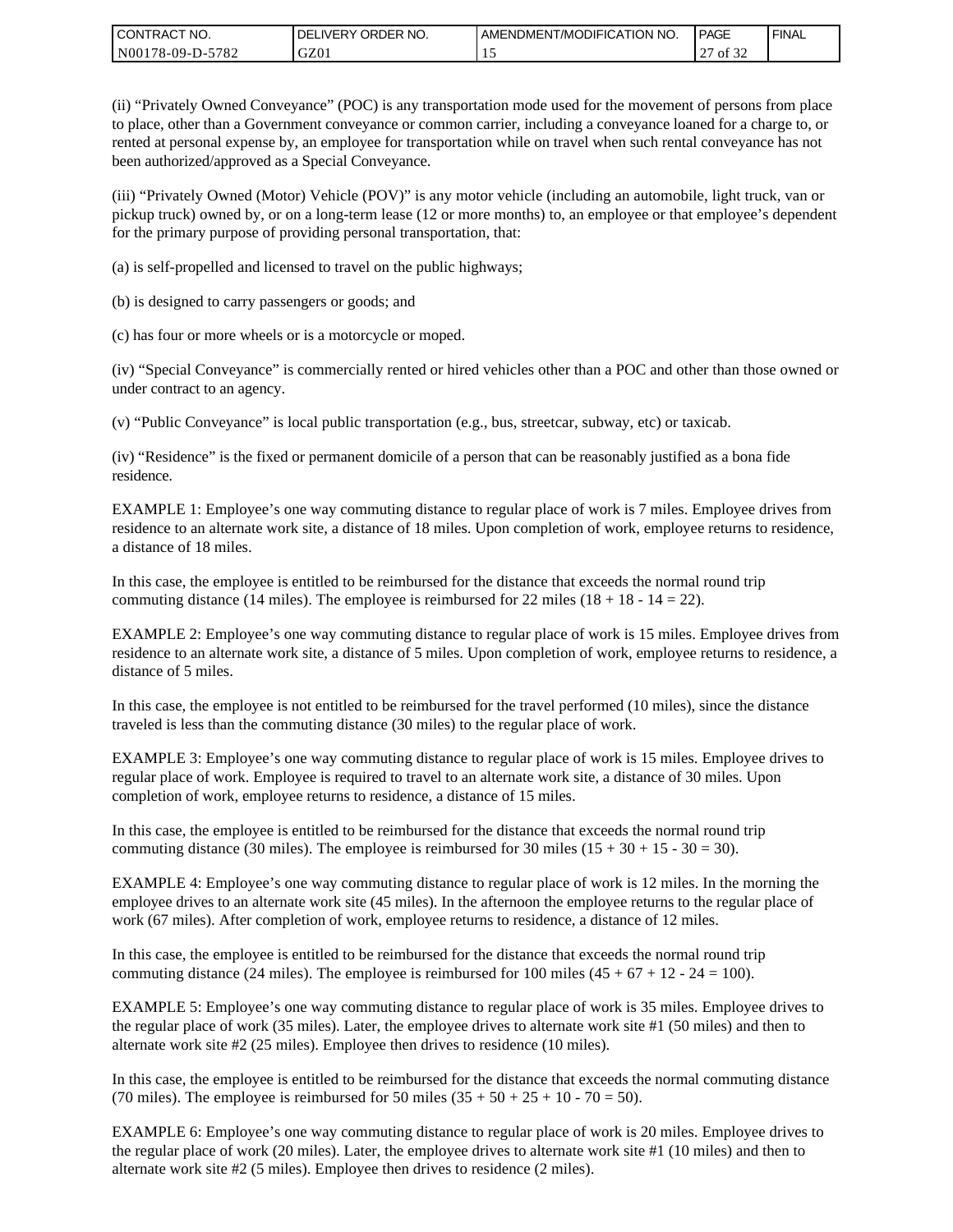| <b>CONTRACT NO.</b> | ' ORDER NO.<br><b>DELIVERY</b> | I AMENDMENT/MODIFICATION NO. | PAGE        | ' FINAL |
|---------------------|--------------------------------|------------------------------|-------------|---------|
| N00178-09-D-5782    | GZ0 <sub>1</sub>               | . .                          | 28<br>of 32 |         |

In this case, the employee is not entitled to be reimbursed for the travel performed (37 miles), since the distance traveled is less than the commuting distance (40 miles) to the regular place of work.

#### H-355 CONTRACTOR IDENTIFICATION (DEC 1999)

(a) Contractor employees must be clearly identifiable while on Government property by wearing appropriate badges.

(b) Contractor employees are required to clearly identify themselves and the company they work for whenever making contact with Government personnel by telephone or other electronic means.

H-359 LIMITED RELEASE OF CONTRACTOR CONFIDENTIAL BUSINESS INFORMATION (CBI) (NOV 2003)

#### (a) Definition.

"Confidential business information," as used in this clause, is defined as all forms and types of financial, business, scientific, technical, economic, or engineering information, including patterns, plans, compilations, program devices, formulas, designs, prototypes, methods, techniques, processes, procedures, programs, or codes, whether tangible or intangible, and whether or how stored, compiled, or memorialized physically, electronically, graphically, photographically, or in writing if -- (1) the owner thereof has taken reasonable measures to keep such information secret, and (2) the information derives independent economic value, actual or potential from not being generally known to, and not being readily ascertainable through proper means by, the public. Confidential business information may include technical data as that term is defined in DFARS §§ 252.227-7013(a)(14),  $252.227-7015(a)(4)$ , and  $252.227-7018(a)(19)$ . It may also include computer software as that term is defined in DFARS §§ 252.227-7014(a)(4) and 252.227-7018(a)(4).

(b) The Space and Naval Warfare Systems Command (SPAWAR) may release to individuals employed by SPAWAR support contractors and their subcontractors confidential business information submitted by the contractor or its subcontractors pursuant to the provisions of this contract. Business information that would ordinarily be entitled to confidential treatment may be included in the information released to these individuals. Accordingly, by submission of a proposal or execution of this contract, the offeror or contractor and its subcontractors consent to a limited release of its confidential business information.

(c) Circumstances where SPAWAR may release the contractor's or subcontractors' confidential business information include the following:

(1) To other SPAWAR contractors and subcontractors, and their employees tasked with assisting SPAWAR in handling and processing information and documents in the administration of SPAWAR contracts, such as file room management and contract closeout.

(2) To SPAWAR contractors and subcontractors, and their employees tasked with assisting SPAWAR in accounting support services, including access to cost-reimbursement vouchers.

(3) To SPAWAR contractors and subcontractors, and their employees tasked with assisting SPAWAR in crafting performance work statements, assisting with the evaluation of task order cost/technical proposals and assembling performance metrics information.

(d) SPAWAR recognizes its obligation to protect the contractor and its subcontractors from competitive harm that could result from the release of such information. SPAWAR will permit the limited release of confidential business information under paragraphs  $(c)(1)$ ,  $(c)(2)$  and  $(c)(3)$  only under the following conditions:

(1) SPAWAR determines that access is required by other SPAWAR contractors and their subcontractors to perform the tasks described in paragraphs  $(c)(1)$ ,  $(c)(2)$  and  $(c)(3)$ ,

(2) Access to confidential business information is restricted to individuals with a bona fide need to possess,

(3) Contractors, their subcontractors, and their employees who are granted access to confidential business information have signed an appropriate non-disclosure agreement requiring them to provide the same level of protection to confidential business information that would be provided by SPAWAR employees,

(4) Contractors and their subcontractors having access to confidential business information have agreed under their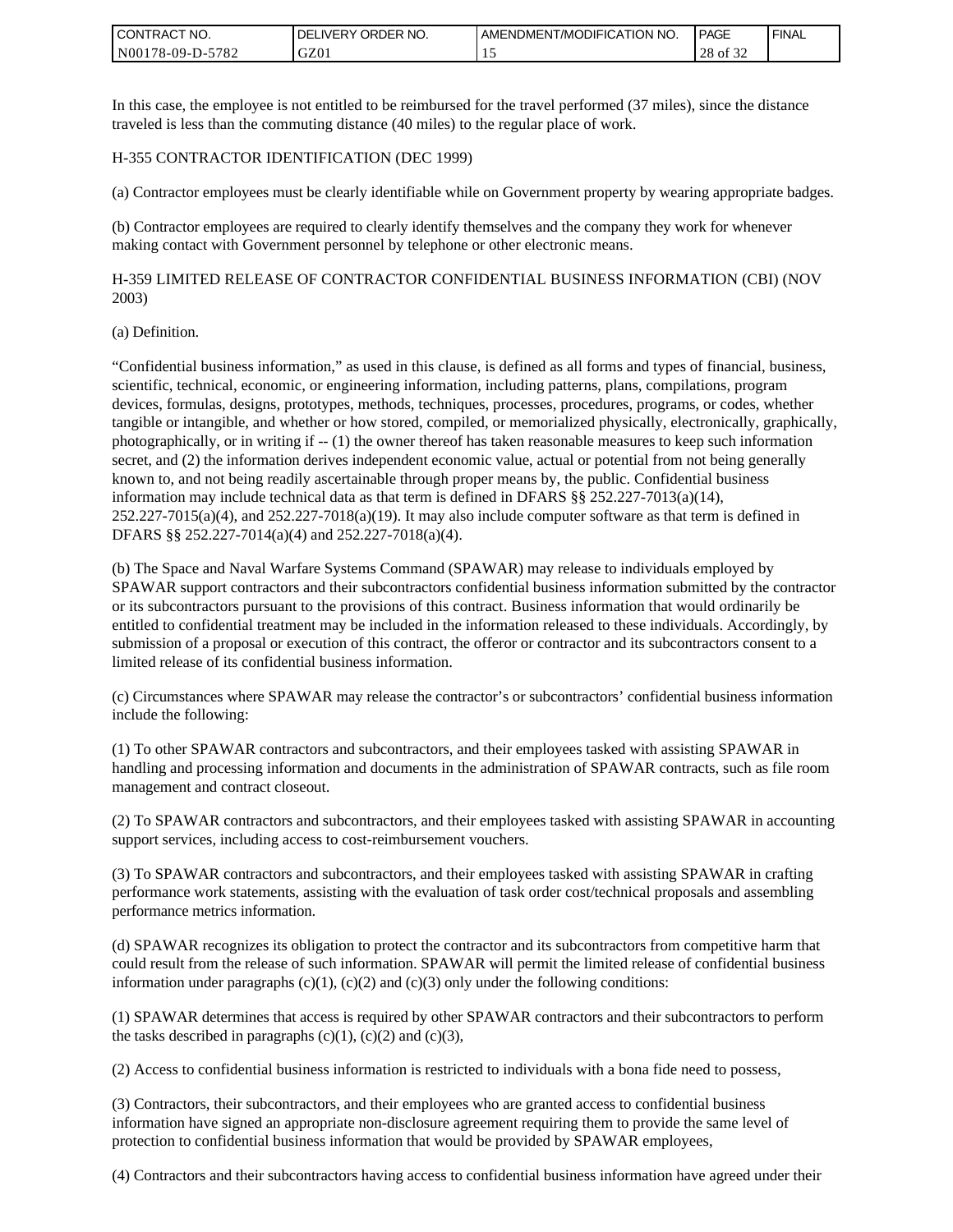| <b>CONTRACT NO.</b> | ' ORDER NO.<br><b>DELIVERY</b> | AMENDMENT/MODIFICATION NO. | <b>PAGE</b>                    | ' FINAL |
|---------------------|--------------------------------|----------------------------|--------------------------------|---------|
| N00178-09-D-5782    | GZ01                           |                            | 0.22<br>20<br>οt<br>ر _<br>ے ر |         |

contract or a separate corporate non-disclosure agreement to provide the same level of protection to confidential business information that would be provided by SPAWAR employees, and

(5) SPAWAR contractors and their subcontractors performing the tasks described in paragraphs  $(c)(1)$ ,  $(c)(2)$  or  $(c)(3)$ have agreed under their contract or a separate non-disclosure agreement to not use confidential business information for any purpose other than performing the tasks described in paragraphs  $(c)(1)$ ,  $(c)(2)$  and  $(c)(3)$ .

(e) SPAWAR's responsibilities under the Freedom of Information Act are not affected by this clause.

(f) If SPAWAR satisfies the conditions listed in paragraph (d), the contractor and its subcontractors agree to indemnify and hold harmless the Government, its agents, and employees from every claim or liability, including attorneys fees, court costs, and expenses, arising out of, or in any way related to, the misuse or unauthorized modification, reproduction, release, display, or disclosure of confidential business information provided by the contractor to the Government.

(g) The contractor agrees to include, and require inclusion of, this clause in all subcontracts at any tier that requires the furnishing of confidential business information.

#### ORGANIZATIONAL CONFLICT OF INTEREST (NAVSEA) (JUL 2000) (RESTATED FROM BASIC CONTRACT)

(a) "Organizational Conflict of Interest" means that because of other activities or relationships with other persons, a person is unable or potentially unable to render impartial assistance or advice to the Government, or the person's objectivity in performing the contract work is or might be otherwise impaired, or a person has an unfair competitive advantage. "Person" as used herein includes Corporations, Partnerships, Joint Ventures, and other business enterprises.

(b) The Contractor warrants that to the best of its knowledge and belief, and except as otherwise set forth in the contract, the Contractor does not have any organizational conflict of interest(s) as defined in paragraph (a).

(c) It is recognized that the effort to be performed by the Contractor under this contract may create a potential organizational conflict of interest on the instant contract or on a future acquisition. In order to avoid this potential conflict of interest, and at the same time to avoid prejudicing the best interest of the Government, the right of the Contractor to participate in future procurement of equipment and/or services that are the subject of any work under this contract shall be limited as described below in accordance with the requirements of FAR 9.5.

(d) (1) The Contractor agrees that it shall not release, disclose, or use in any way that would permit or result in disclosure to any party outside the Government any information provided to the Contractor by the Government during or as a result of performance of this contract. Such information includes, but is not limited to, information submitted to the Government on a confidential basis by other persons. Further, the prohibition against release of Government provided information extends to cover such information whether or not in its original form, e.g., where the information has been included in Contractor generated work or where it is discernible from materials incorporating or based upon such information. This prohibition shall not expire after a given period of time.

(2) The Contractor agrees that it shall not release, disclose, or use in any way that would permit or result in disclosure to any party outside the Government any information generated or derived during or as a result of performance of this contract. This prohibition shall expire after a period of three years after completion of performance of this contract.

(3) The prohibitions contained in subparagraphs  $(d)(1)$  and  $(d)(2)$  shall apply with equal force to any affiliate of the Contractor, any subcontractor, consultant, or employee of the Contractor, any joint venture involving the Contractor, any entity into or with which it may merge or affiliate, or any successor or assign of the Contractor. The terms of paragraph (f) of this Special Contract Requirement relating to notification shall apply to any release of information in contravention of this paragraph (d).

(e) The Contractor further agrees that, during the performance of this contract and for a period of three years after completion of performance of this contract, the Contractor, any affiliate of the Contractor, any subcontractor, consultant, or employee of the Contractor, any joint venture involving the Contractor, any entity into or with which it may subsequently merge or affiliate, or any other successor or assign of the Contractor, shall not furnish to the United States Government, either as a prime contractor or as a subcontractor, or as a consultant to a prime contractor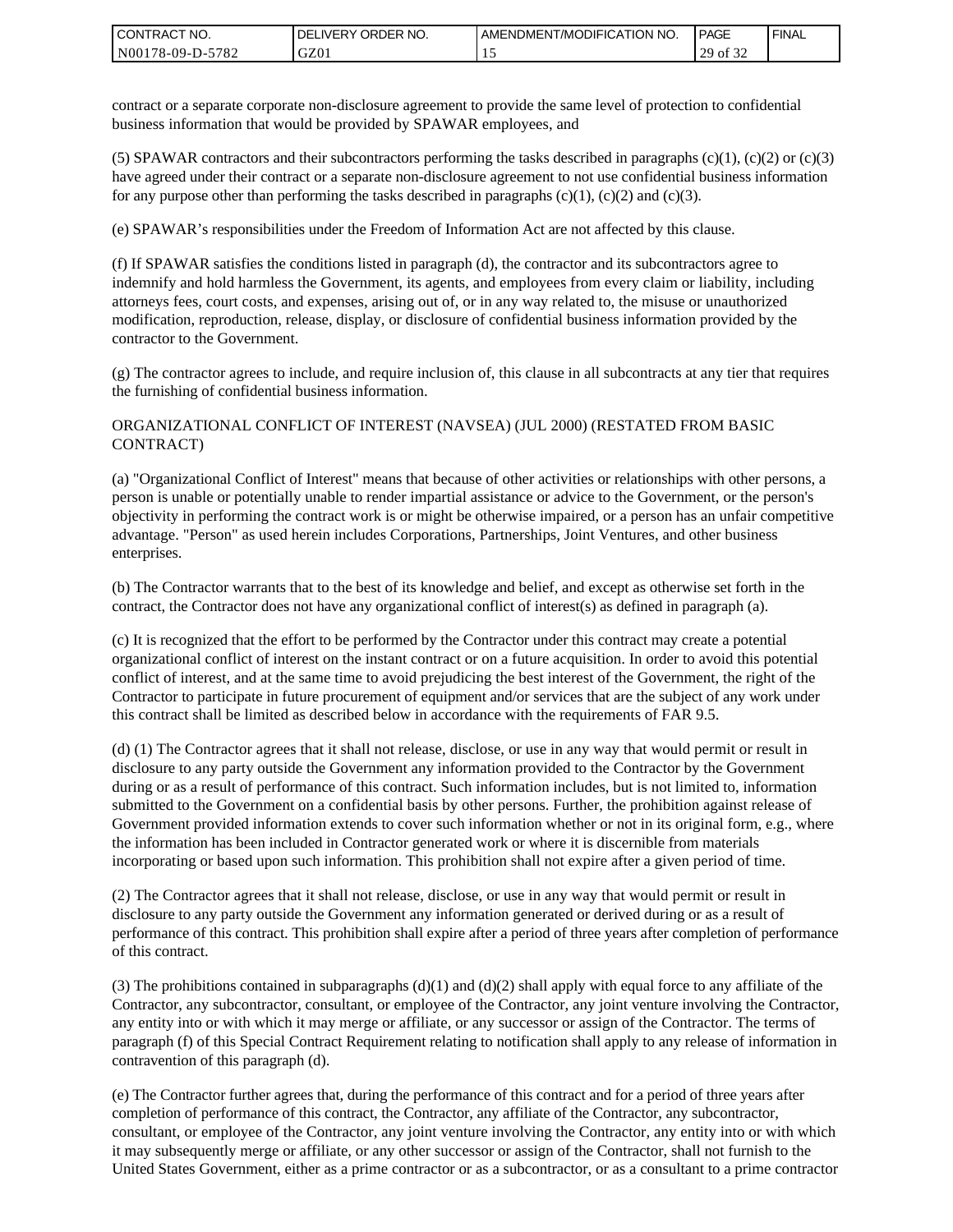| l CON <sup>-</sup><br>'TRACT NO. | NO.<br>ORDER<br>DELI<br>.IVERY | AMENDMENT/MODIFICATION NO. | <b>PAGE</b>                         | ' FINAL |
|----------------------------------|--------------------------------|----------------------------|-------------------------------------|---------|
| N00178-09-D-5<br>5782            | GZ01                           | --                         | 0.22<br>$\Omega$<br>ΟĪ<br>30<br>ے ر |         |

or subcontractor, any system, component or services which is the subject of the work to be performed under this contract. This exclusion does not apply to any recompetition for those systems, components or services furnished pursuant to this contract. As provided in FAR 9.505-2, if the Government procures the system, component, or services on the basis of work statements growing out of the effort performed under this contract, from a source other than the contractor, subcontractor, affiliate, or assign of either, during the course of performance of this contract or before the three year period following completion of this contract has lapsed, the Contractor may, with the authorization of the SeaPort/Task Order Contracting Officer, participate in a subsequent procurement for the same system, component, or service. In other words, the Contractor may be authorized to compete for procurement(s) for systems, components or services subsequent to an intervening procurement.

(f) The Contractor agrees that, if after award, it discovers an actual or potential organizational conflict of interest, it shall make immediate and full disclosure in writing to the SeaPort/Task Order Contracting Officer. The notification shall include a description of the actual or potential organizational conflict of interest, a description of the action which the Contractor has taken or proposes to take to avoid, mitigate, or neutralize the conflict, and any other relevant information that would assist the SeaPort/Task Order Contracting Officer in making a determination on this matter. Notwithstanding this notification, the Government may terminate the contract/Task Orders for the convenience of the Government if determined to be in the best interest of the Government.

(g) Notwithstanding paragraph (f) above, if the Contractor was aware, or should have been aware, of an organizational conflict of interest prior to the award of this contract or becomes, or should become, aware of an organizational conflict of interest after award of this contract and does not make an immediate and full disclosure in writing to the SeaPort/Task Order Contracting Officer, the Government may terminate this contract/task orders for default.

(h) If the Contractor takes any action prohibited by this requirement or fails to take action required by this requirement, the Government may terminate this contract for default.

(i) The SeaPort/Task Order's Contracting Officer's decision as to the existence or nonexistence of an actual or potential organizational conflict of interest shall be final.

(j) Nothing in this requirement is intended to prohibit or preclude the Contractor from marketing or selling to the United States Government its product lines in existence on the effective date of this contract; nor, shall this requirement preclude the Contractor from participating in any research and development or delivering any design development model or prototype of any such equipment. Additionally, sale of catalog or standard commercial items are exempt from this requirement.

(k) The Contractor shall promptly notify the Contracting Officer, in writing, if it has been tasked to evaluate or advise the Government concerning its own products or activities or those of a competitor in order to ensure proper safeguards exist to guarantee objectivity and to protect the Government's interest.

(l) The Contractor shall include this requirement in subcontracts of any tier which involve access to information or situations/conditions covered by the preceding paragraphs, substituting "subcontractor" for "contractor" where appropriate.

(m) The rights and remedies described herein shall not be exclusive and are in addition to other rights and remedies provided by law or elsewhere included in the basic contract or this task order.

(n) Compliance with this requirement is a material requirement of the basic contract and this task order.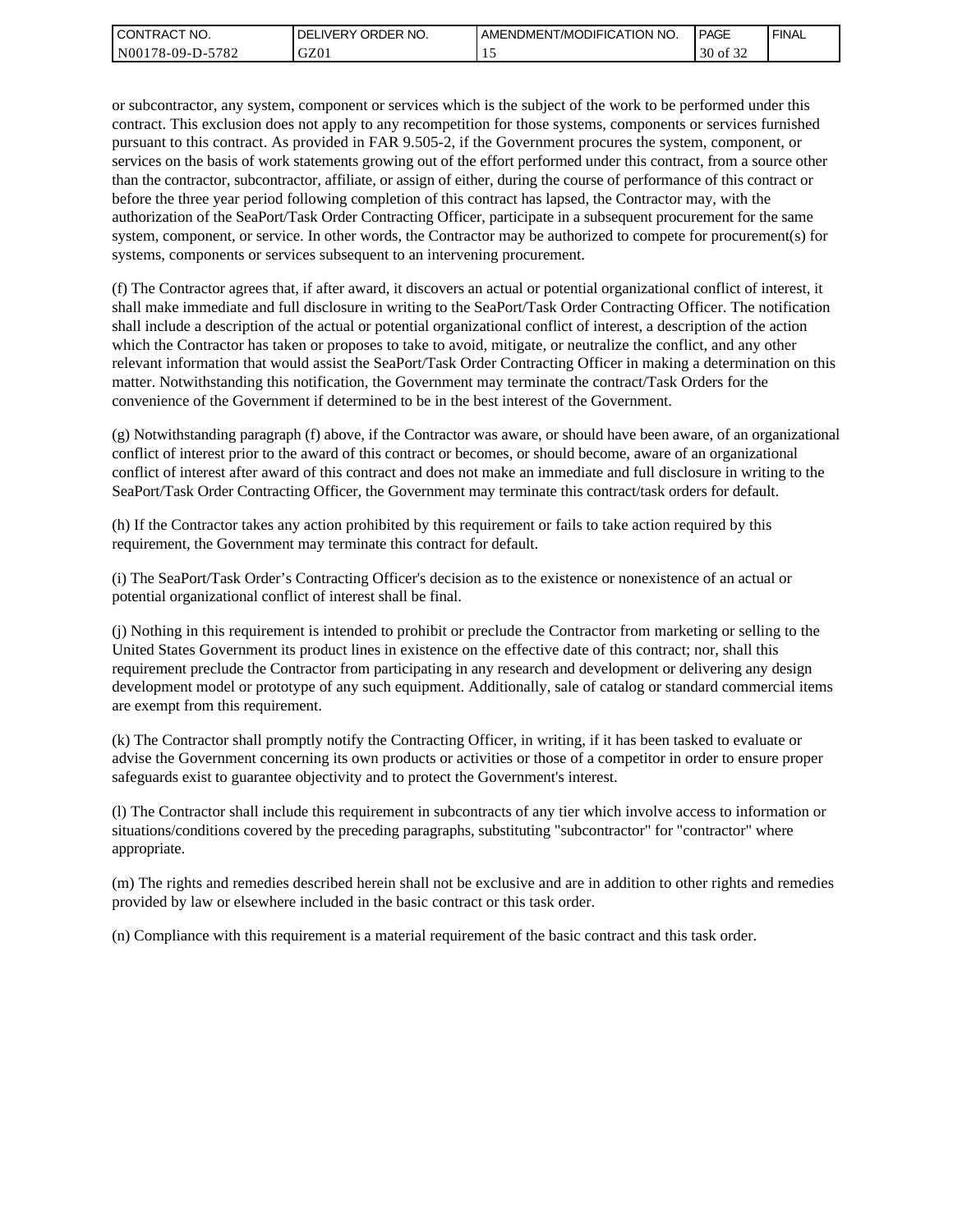| CONTRACT NO.     | ORDER <sup>'</sup><br>NO.<br><b>DELIVERY</b> | AMENDMENT/MODIFICATION NO. | PAGE            | <b>FINAL</b> |
|------------------|----------------------------------------------|----------------------------|-----------------|--------------|
| N00178-09-D-5782 | GZ01                                         |                            | 0Ī<br>51<br>ے ر |              |

# **SECTION I CONTRACT CLAUSES**

52.217-9 OPTION TO EXTEND THE TERM OF THE CONTRACT (MAR 2000)

(a) The Government may extend the term of this task order by written notice to the Contractor on or before the expiration of the task order; provided, that the Government gives the Contractor a preliminary written notice of its intent to extend at least 60 days before the task order expires. The preliminary notice does not commit the Government to an extension.

(b) If the Government exercises this option, the extended task order shall be considered to include this option clause.

(c) The total duration of this task order, including the exercise of any options under this clause, shall not exceed five years.

#### 52.219-14 LIMITATIONS OF SUBCONTRACTING (DEC 1996)

Authorized subcontractors:

Nortel Government Solutions, Inc

Mandex, Inc.

Planned Systems International, Inc.

Dependable global Solutions, Inc

Cyber Squared, Inc.